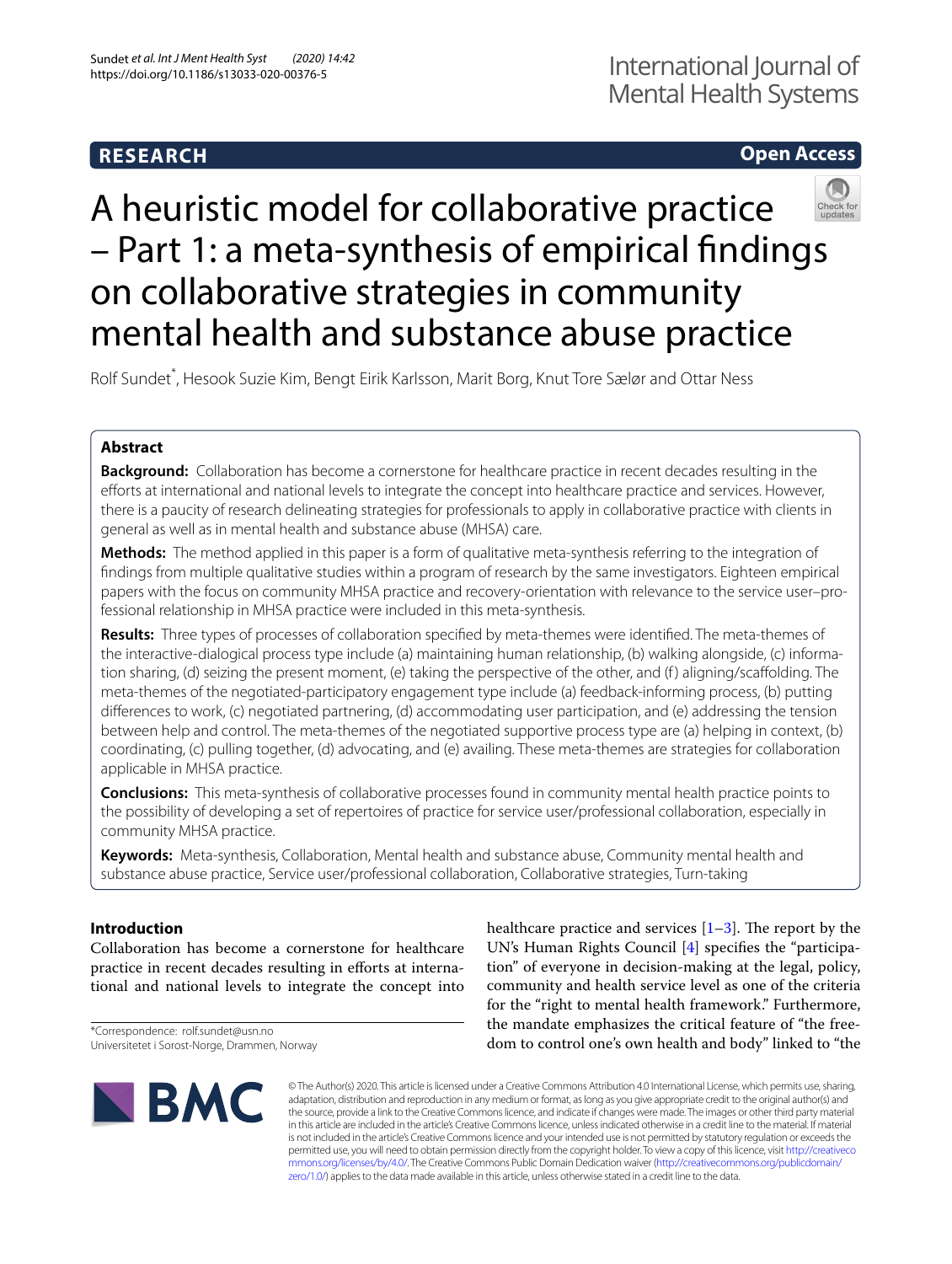right to liberty, freedom from non-consensual interference and respect for legal capacity" in relation to mental health and mental health service [\[4](#page-14-2), p. 8]. Collaboration and collaborative practice advocated in these mandates refer to their signifcance in the entire spectrum of mental health and substance abuse (MHSA) care at the societal, community, healthcare, and individual levels not only in terms of the provision of healthcare but also in relation to policy development, service designs and distribution, and accessibility. One of the major issues regarding collaboration in MHSA care is client–professional collaboration, especially in light of the historical context of power asymmetries that existed and are still pervasive in clinical services. The scholarly attention to client-professional collaboration has not been rich although it is the client-professional collaboration that is most critically and directly afecting user outcomes especially in MHSA care in which relationships between a user (or family) and a professional are the major modes of service. The terms such as therapeutic alliance, helping relationships, professional–patient partnership, relational recovery, and involving patients in care have been considered important in MHSA practice as well as in general healthcare practice, however they do not embrace the comprehensive features of collaboration that encompasses "sharing common grounds," "negotiation," and "working together." Clinical encounters between service users and professionals in MHSA care are the occasions at which relationships are established and often maintained over time afecting therapeutic processes and user outcomes. Collaboration in this context refers to (a) arriving at mutually agreed values, goals, and positions, and (b) working in partnership with each other arriving at goals. The processes of collaboration in client–professional relationships have been identifed in general terms as dialogic and sharing [[5](#page-15-0), [6](#page-15-1)], shared problem-solving and decision making  $[7, 8]$  $[7, 8]$  $[7, 8]$  $[7, 8]$ , recovery-orientation  $[8-10]$  $[8-10]$  $[8-10]$ and partnership and participatory engagement [[11](#page-15-5)[–13](#page-15-6)]. However, there is a paucity of research delineating strategies for professionals to apply in collaborative practice with users in general as well as in MHSA care.

The critical importance in delineating such strategies is the perspectives of participants in relationships—in this case, the perspectives of users, family members, and professionals. Our team of researchers at the Centre for Mental Health and Substance Abuse at University of Southeastern Norway (the CMHSA-USN) with an interest in community MHSA practice has published a rich set of qualitative studies investigating the perspectives of participants regarding interactive phenomena in client– professional relationships and MHSA practice during the past 15 years. This report is a meta-synthesis of these reports to delineate strategies central to the collaborative process in MHSA care. Although such strategies as *listening*, *sharing information*, and *constraint*-*free communication* have been considered collaborative, there is a paucity of studies that identify interactive strategies of collaboration in the literature. Furthermore, no systematic synthesis of collaborative strategies integrating the perspectives of participants is found in the literature. This meta-synthesis, therefore, presents a comprehensive set of collaborative strategies that are applicable in MHSA care addressing the research aim to enrich the knowledge base for collaborative practice in community MHSA care.

A precursory clarifcation regarding the use of specifc terms in this paper is in order. Among the terms such as client, patient, service user, and consumer we use the term "person" or "user" to refer to the citizen in need of or using healthcare service for MHSA care, while among the terms such as clinician, professional, therapist, or service provider, we use the term "professional" to refer to the person providing clinical, professional health care services directly to users. In addition, we use the term "clinical practice" to encompass the work of healthcare that involves therapy, care, and services for people in need of health care.

#### **Method**

The method applied in this paper is a form of qualitative meta-synthesis. The term, qualitative meta-synthesis, has various meanings, refers to variant approaches, and is often applied in systematic review studies. The qualitative meta-synthesis applied in this paper is in line with the frst kind of syntheses identifed by Sandelowski, Docherty, and Emden [[14\]](#page-15-7) referring to the integration of fndings from multiple qualitative studies within a program of research by same investigators. The purpose of this approach in this paper is to arrive at a theoretically meaningful synthesis about strategies having the common theme of "collaboration" through the integration and comparison of the qualitative empirical material we have accumulated in our studies of community mental health practice. The procedural steps adopted reflect the seven steps identifed by Noblit and Hare [\[15](#page-15-8)] for metaethnography, which include (a) getting started, (b) deciding what is relevant to the initial interest, (c) reading the studies, (d) determining how the studies are related, (e) translating the studies into one another, (f) synthesizing translations, and (g) expressing the synthesis.

The studies included in this meta-synthesis are carried out by a team of researchers in a program of research within an institute of mental health care practice and research (at the CMHSA-USN). The focus of our synthesis was the processes of collaboration in mental health practice. Therefore, the first four steps of this method have been well established within the group.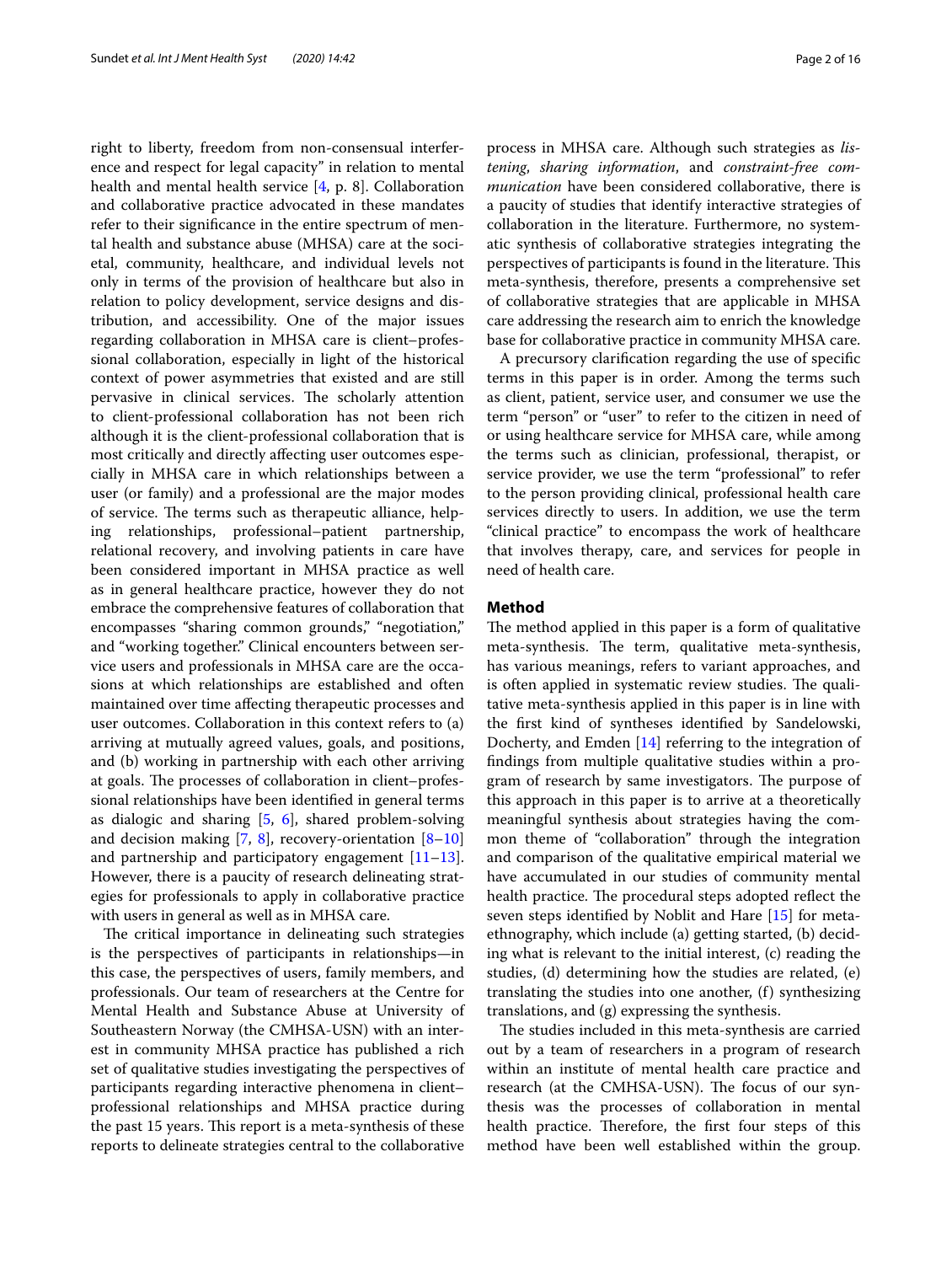The application of this qualitative meta-synthesis thus encompasses the three last steps beginning with the ffth step of translating the studies into one another, synthesizing those translations, and expressing the synthesis. While meta-ethnography and meta-synthesis, in general, are oriented to "synthesizing" researchers' interpretations of qualitative data in original studies, which are social constructions "built into accounts of methods, in the theories used, in the researchers' worldviews" [[16,](#page-15-9) p. 3], this meta-synthesis did not have to deal with the issue of consolidating different perspectives or worldviews. This meta-synthesis began with the foreknowledge of our perspectives, methods applied, and our world-views, which align with the epistemological stance of phenomenological-interpretive and critical perspective.

For the ffth step of translating the studies into one another, the themes and concepts from each study with their descriptors were identifed, compared and contrasted refecting also upon the relevant literature. In addition, the authors identifed additional collaborative strategies that were alluded but not identifed as specifc themes in the publications by returning to the papers and original empirical material. With results from the ffth step, the sixth step involved consolidating, integrating, and augmenting the themes and concepts from the studies into meta-themes in explicating collaborative strategies applying discernment and creativity of the researchers critical in qualitative synthesis  $[16]$  $[16]$ . This paper provides the results of this meta-synthesis describing the meta-themes as the key strategies of collaboration to be the base for elaborating a collaborative practice model for MHSA practice.

#### **Results**

Eighteen empirical papers by this research team at the CMHSA-USN published from 2004 to 2017 with the focus on community MHSA practice and recovery-orientation with relevance to the service user–professional relationship in MHSA practice were included in this meta-synthesis. Table [1](#page-3-0) lists these studies in chronological order of publication in terms of the methods used, research participants, and themes/concepts applicable to explicating collaborative strategies. All of these studies applied qualitative methods, mostly focus-group method and in-depth interviews with the research participants that included service users, family members or signifcant others of service users, and professionals. The analytical methods applied in these studies were descriptive and/or interpretive.

All of the studies included in this meta-synthesis were carried out in the context of community mental health practice, and the mental health problems experienced by the user-participants, in general, represent those found commonly in this context such as acute mental health crises not requiring inpatient care, long-term mental health and substance abuse problems requiring continuing care, and other mental health issues related to psychological and social functioning.

The synthesis of the themes and concepts found in these works involved consolidating similar themes and specifying them into meta-themes by comparing the themes and their meanings. Some of the themes extracted in singular publications were also specifed as meta-themes when they were interpreted to be critical collaborative strategies. This analysis led to a three-level explication of the results: (a) the frst level involving the synthesizing process to extract the metathemes as a comprehensive set of collaborative strategies drawn from the empirical studies, (b) the second level identifying the over-arching process of turntaking as the central concept for collaborative work, which is both integrative and undergirding the metathemes emerged from the synthesizing work, and (c) the third level which is analytically oriented categorizing the explicated meta-themes into three distinct process types in terms of interactive-dialogic processes, negotiated-participatory engagement processes, and negotiated-supportive processes. Table [2](#page-7-0) shows the meta-themes and their meanings in the three process types.

*Turn*-*taking* as an over-arching process emerged from this analysis as the principal conceptual base upon which all of the strategies and processes extracted as the meta-themes in the analysis built their special features. Turn-taking is the pattern of back-and-forth acts and processes that happens between two or more interactants characterized by alternating responses [\[35](#page-15-10), [36\]](#page-15-11). This pattern of alternating responses is the starting point and building ground for any joint inter-human and interspecies phenomena. Being together is all about turn-taking. During our life span, this format of alternating responses is realized in diferent media; from the non-verbal, bodily expressed mutual responses between the infant and caregiver, to any interactional, transactional, communicative, conversational or dialogical event and situation. *Active sharing involvement* and togetherness do not arise without the pattern of turn-taking. In our context with mental health practice, the establishment of turn-taking is decisive. In the following presentation of the meta-themes as the critical categories for the collaborative practice, turn-taking is the implicit principle and is the medium for the repair of breaches and ruptures in interactions.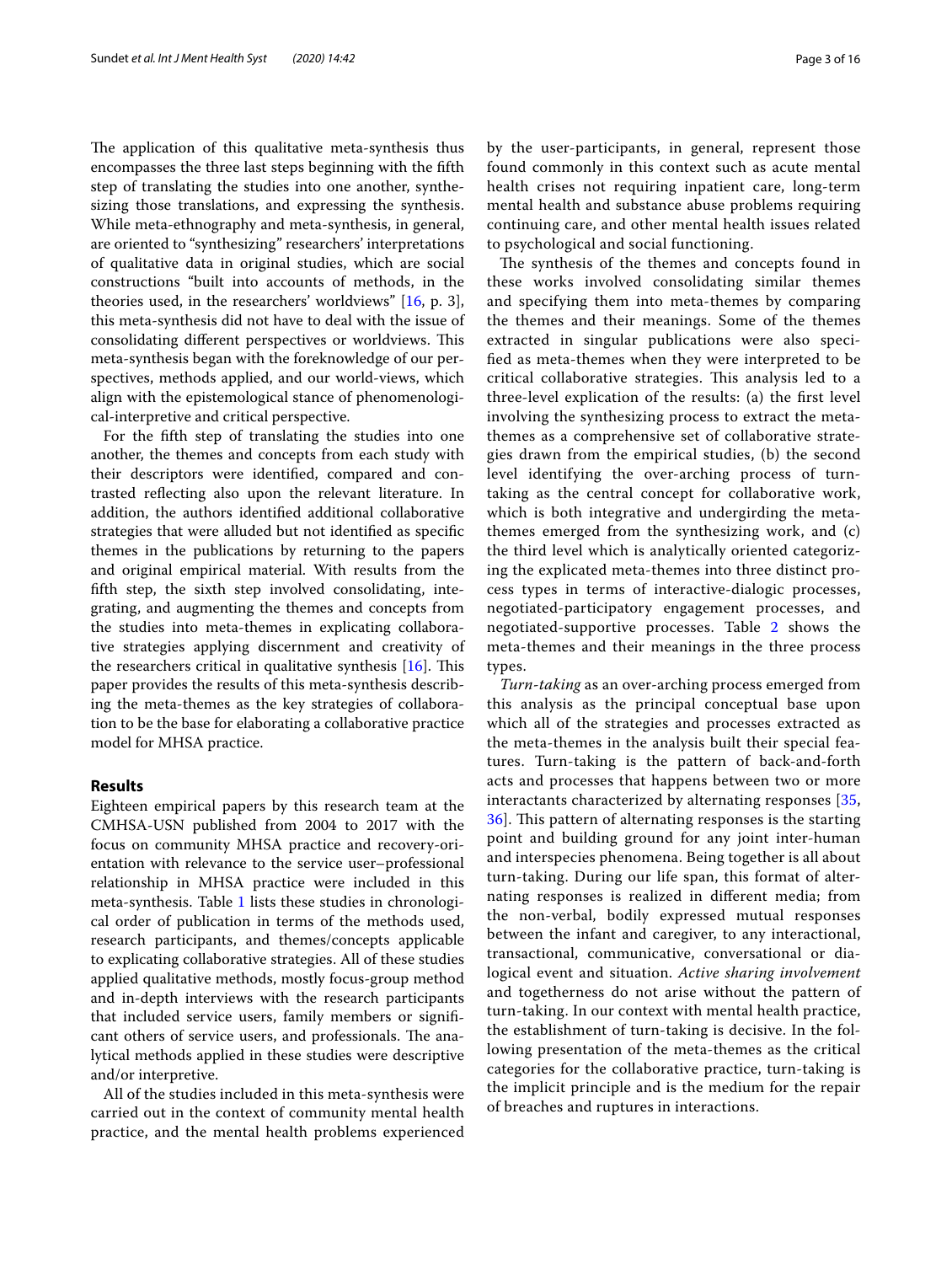<span id="page-3-0"></span>

| for the meta-synthesis    |                                                                                                                                                                                                                                                                                                                                               |                        |                                                           | Table 1 The list of published articles by the team on mental health and substance abuse practices related to collaboration and recovery-orientation used                                                                                                                                                                                                                                                               |
|---------------------------|-----------------------------------------------------------------------------------------------------------------------------------------------------------------------------------------------------------------------------------------------------------------------------------------------------------------------------------------------|------------------------|-----------------------------------------------------------|------------------------------------------------------------------------------------------------------------------------------------------------------------------------------------------------------------------------------------------------------------------------------------------------------------------------------------------------------------------------------------------------------------------------|
| Publication               | Research questions                                                                                                                                                                                                                                                                                                                            | Method                 | Research participants                                     | Themes and Meanings                                                                                                                                                                                                                                                                                                                                                                                                    |
| Borg and Kristiansen [17] | The aim of this research is to understand the<br>mental health services, including the ways<br>characteristics of helping relationships in<br>als can most effectively collaborate with<br>ofession-<br>in which recovery-oriented pr<br>service users.                                                                                       | Individual interviews  | Persons with lived experience of severe<br>mental illness | tionships as the base for professional ones;<br>Experiencing what is "therapeutic" (Inspiring<br>Breaking the rules (Being the personal rela-<br>Being supportive with necessary control)<br>a person; Being seen as "both-and" and"<br>Discover fellow humanity (Being seen as<br>Available everyday helpers (Just being<br>there-finding the time to be there)<br>hope and courage; Being trustful)<br>ill-and-well" |
| Borg et al. [18]          | This article focuses on the role that material<br>play in processes of recovery from severe<br>meanings that make such places "home,"<br>a house or<br>an apartment, as well as the associated<br>resources, particularly having<br>mental illness                                                                                            | Individual interviews  | Persons with lived experience of severe<br>mental illness | Poverty, unemployment, substandard living<br>A need for balancing the need for socializa-<br>As a place of growth, development and<br>Dealing and living with major struggles:<br>Importance of having a home:<br>A home as a secure base<br>and homelessness<br>tion with privacy<br>control                                                                                                                          |
| Karlsson et al. [19]      | and negotiate their understanding of a<br>person experience a mental health crisis?<br>ences of their understandings and nego-<br>How do CRHT team members understand<br>The aim of this paper is to gain a deeper<br>team members reflect upon the experi-<br>tiations related to mental health crisis<br>understanding by exploring how the | Focus group interviews | Professionals                                             | Description of mental crisis and which impli-<br>cations this understanding has for working<br>Understandings of crisis<br>Negotiations on crisis<br>in teams                                                                                                                                                                                                                                                          |
| Borg and Davidson [20]    | that attempts to explore, understand, and<br>tribute to a growing body of knowledge<br>within the context of the person's every-<br>problems<br>to con-<br>The present study was intended<br>address severe mental health<br>day life                                                                                                         | Individual interviews  | Persons in recovery from severe mental<br>illness         | mplications for user/professional relation-<br>Remaining open to opportunities which<br>Supporting users' efforts to function as<br>Being good to oneself<br>present themselves<br>Themes for recovery:<br>Making life easier<br>Begin normal<br>Just doing it<br>citizens<br>ships:                                                                                                                                   |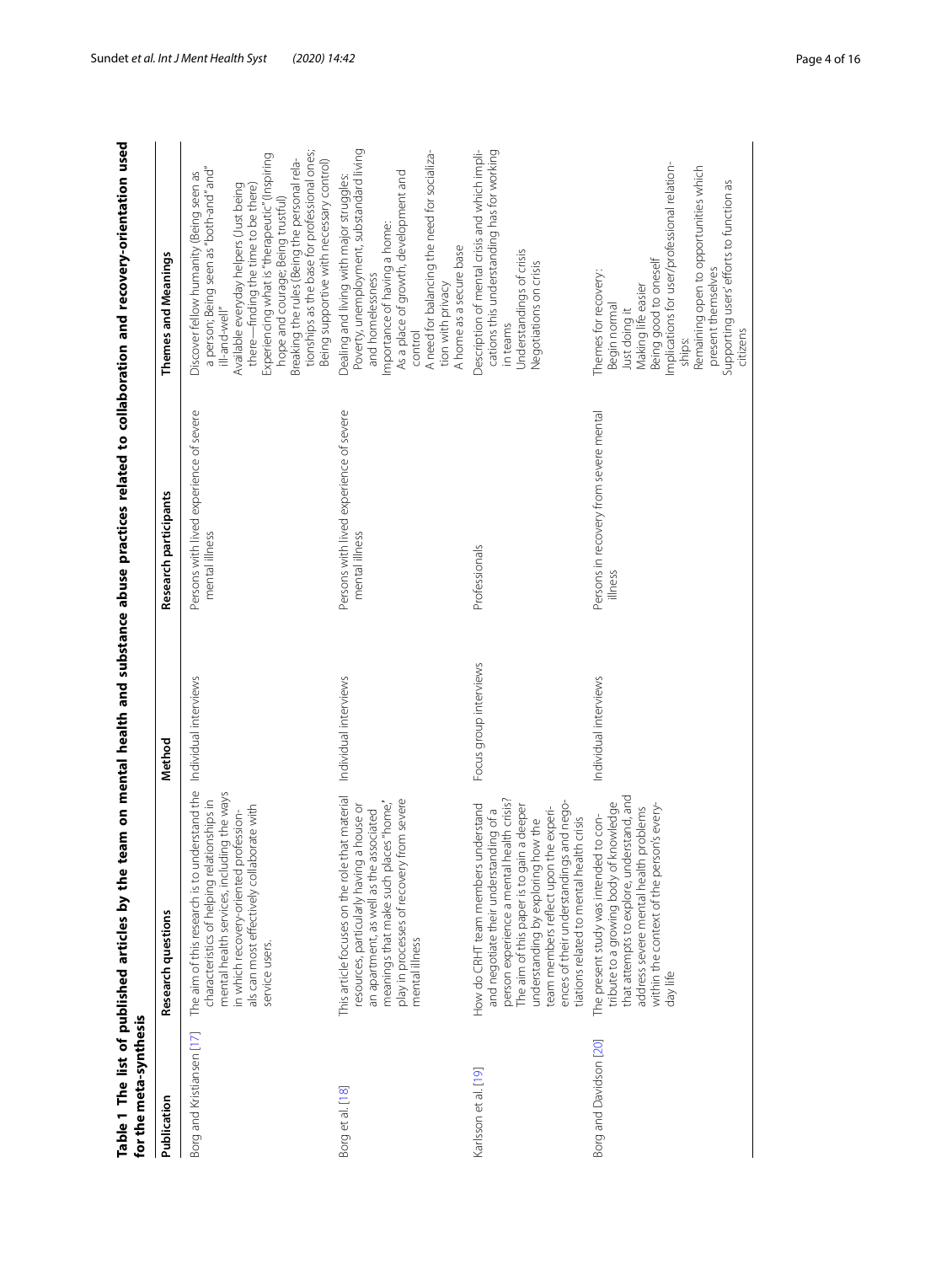| Table 1 (continued) |                                                                                                                                                                                                          |                        |                                                                          |                                                                                                                                                                                                                                                                                                                                                                                                                                                                                                                                                                                                                                                                                                                                                                                                                                                                                                                                 |
|---------------------|----------------------------------------------------------------------------------------------------------------------------------------------------------------------------------------------------------|------------------------|--------------------------------------------------------------------------|---------------------------------------------------------------------------------------------------------------------------------------------------------------------------------------------------------------------------------------------------------------------------------------------------------------------------------------------------------------------------------------------------------------------------------------------------------------------------------------------------------------------------------------------------------------------------------------------------------------------------------------------------------------------------------------------------------------------------------------------------------------------------------------------------------------------------------------------------------------------------------------------------------------------------------|
| Publication         | Research questions                                                                                                                                                                                       | Method                 | Research participants                                                    | Themes and Meanings                                                                                                                                                                                                                                                                                                                                                                                                                                                                                                                                                                                                                                                                                                                                                                                                                                                                                                             |
| Borg et al. [21]    | To elicit and learn from service users' experi-<br>effective in resolving mental health crises<br>ences about the subjective meanings of<br>crisis and what kind of help will be most                    | Focus group interviews | Persons with experiences of mental health<br>crisis                      | Crisis as multifaceted and varied experiences<br>The complexities involved in family support<br>Supporting person-in-context perspectives<br>Losing the skills and structure of everyday<br>and person-centred ways of working<br>Experiences of mental health crisis:<br>Implications for practice:                                                                                                                                                                                                                                                                                                                                                                                                                                                                                                                                                                                                                            |
| Sundet [22]         | rerapists<br>This qualitative study examined how a<br>group of families and their th<br>described helpful therapy                                                                                        |                        | Individual and family interviews Therapists, and users of family therapy | The helpful relationship (Generating collabo-<br>ing and receiving feedback; Reformulation)<br>The helpful participation (Using professional<br>The helpful conversation (Asking questions,<br>ration; Giving of oneself; Fighting violation,<br>giving time, and structuring the work; Giv-<br>Participating, attaining mutual definitions;<br>toolbox (Questioning; Lingering; Content;<br>Helpful therapy is: The helpful relationship,<br>the helpful participation and the helpful<br>"To get a taste of it" (Sharing experiences;<br>"To be where people are" (Listing, talking<br>The lingering conversation and the big<br>seriously, and believing; Being flexible;<br>knowledge; Having many possibilities;<br>Understanding though participation)<br>disparagement, and degradation)<br>blurring the differences)<br>Nuancing the nuances)<br>Family members (Users):<br>conversations<br>Generosity)<br>Therapists: |
| Ervik et al. [23]   | interpret milieu therapists' experiences of<br>residents at a low threshold accommoda-<br>collaboration between employees and<br>The aim of the study was to explore and<br>tion center for homeless men | Focus group interviews | Professionals                                                            | standing of wholeness about collaboration<br>Jnpredictable and challenging weekdays,<br>and experiences with collaboration was<br>The knowledge and experiences of the<br>Grasping the moment expressed under-<br>Conditions employees do not control<br>between professionals and patients<br>The spontaneous and informal<br>gathered in the following:<br>professionals                                                                                                                                                                                                                                                                                                                                                                                                                                                                                                                                                      |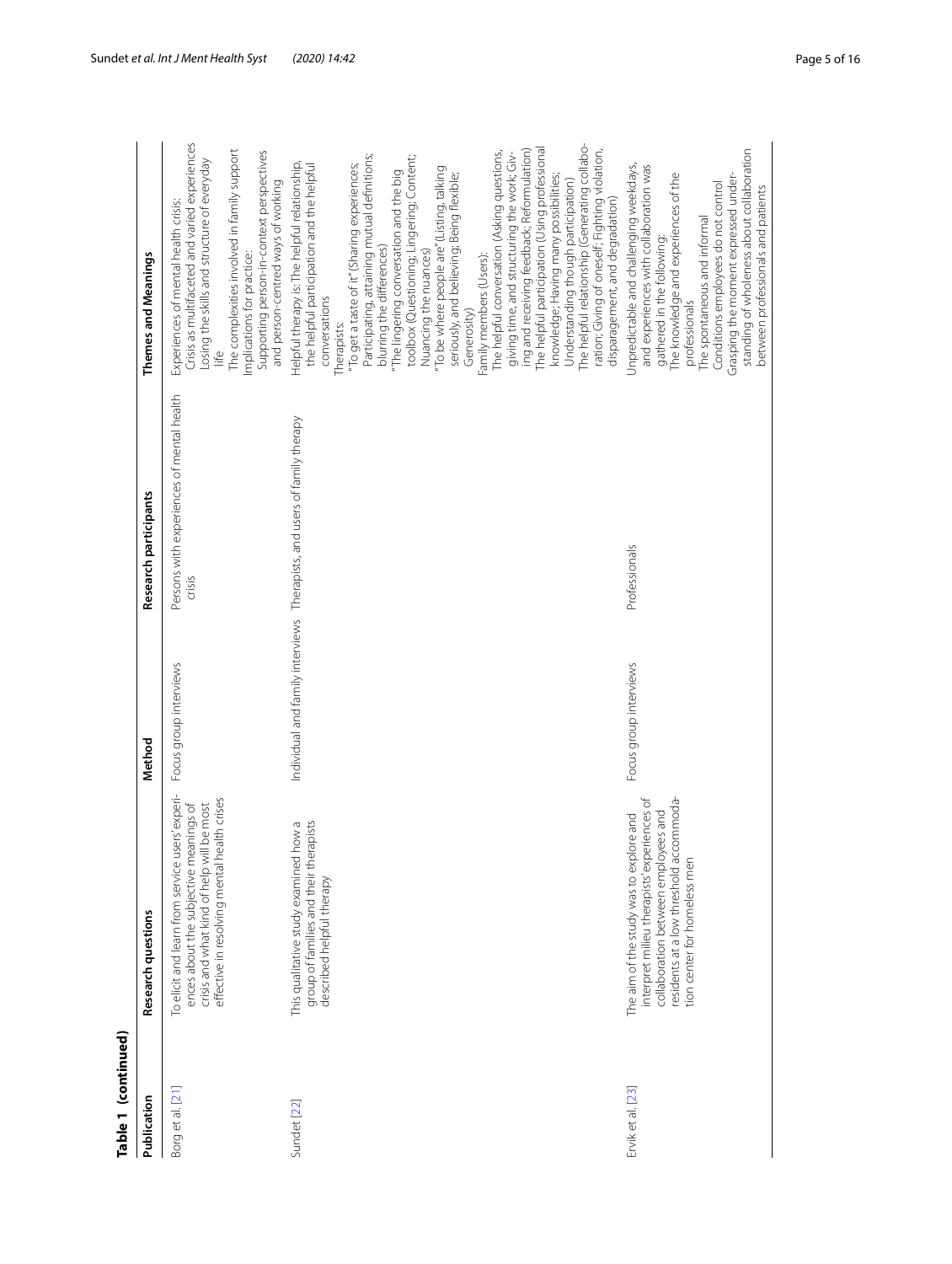| Table 1 (continued)    |                                                                                                                                                                                                                                                                                                                                                                                                                                                                                      |                                                                       |                                      |                                                                                                                                                                                                                                                                                                                                                                                                      |
|------------------------|--------------------------------------------------------------------------------------------------------------------------------------------------------------------------------------------------------------------------------------------------------------------------------------------------------------------------------------------------------------------------------------------------------------------------------------------------------------------------------------|-----------------------------------------------------------------------|--------------------------------------|------------------------------------------------------------------------------------------------------------------------------------------------------------------------------------------------------------------------------------------------------------------------------------------------------------------------------------------------------------------------------------------------------|
| Publication            | Research questions                                                                                                                                                                                                                                                                                                                                                                                                                                                                   | Method                                                                | Research participants                | Themes and Meanings                                                                                                                                                                                                                                                                                                                                                                                  |
| Borg et al. [24]       | to explore<br>about the subjective meanings of crisis<br>crisis sup-<br>and learn from relatives' experiences<br>The objective of this study was<br>and meaningful and efficient<br>port                                                                                                                                                                                                                                                                                             | Focus group interviews                                                | Family members                       | Experiences of rejection and responsibility<br>Relatives experience of mental crisis:<br>The art of balancing openness<br>Living with contradictions                                                                                                                                                                                                                                                 |
| Sundet [25]            | evaluate the use of two measures, the Ses-<br>tcome Rating<br>explicate how therapists describe and<br>The aim of this qualitative study was to<br>Scale, used as feedback tools.<br>sion Rating Scale and the Ou                                                                                                                                                                                                                                                                    | Individual interviews                                                 | Professionals                        | Therapist perspectives on the use of feedback<br>from patients/families with feedback scales<br>tion between person and problem, getting<br>create structure, make discoveries, separa-<br>Conversational types: getting feedback,<br>Upholding collaboration<br>as conversational tools<br>results                                                                                                  |
| Karlsson et al. [26]   | processes of the study course? (2) In what<br>ways has the study course had an impact<br>attending the study course together, and<br>were asked of patients and therapists: (1)<br>process of empowerment and recovery?<br>ences in relation to the content and the<br>professionals' subjective experiences of<br>on your own awareness and role in the<br>The aim was to explore service users' and<br>How would you describe your experi-<br>the following two research questions | Focus group interviews                                                | Patient-therapist pairs              | Doing things differently (begin free of contex-<br>controls; Working together and partaking in<br>mon strength (Sharing the humanity being<br>An inviting control-free zone (Letting go of<br>Recognizing common humanity and com-<br>Being accepted as a person (Respect for<br>equals; Being together in the sense of<br>activities together)<br>tual constraints)<br>individuality)<br>community) |
| Borg and Karlsson [27] | ences of a home and the opportunities<br>explore philosophical ideas and experi-<br>The objective of the present paper is to<br>and dilemmas of home treatment                                                                                                                                                                                                                                                                                                                       | 2. Focus group interviews<br>1. Individual interviews<br>Two studies: | 1. Service users<br>2. Professionals | The home as an arena for treatment, rehabili-<br>Self-control, safety, beneficence and auton-<br>omy in both professional and patient<br>tation and caring                                                                                                                                                                                                                                           |
| Ness et al. [28]       | mental health practitioners when working<br>parents' experiences of collaboration with<br>mental health and substance use prob-<br>describe<br>with young adults with co-occurring<br>The purpose of this paper is to<br>lems                                                                                                                                                                                                                                                        | Focus group interviews                                                | Clinicians in CMH care               | Maintaining human relationships (Be there;<br>Continuing with relationships and not<br>Maneuvering relationships and services<br>(being coordinators; Being advocates)<br>Walking along side (Be with them)<br>rejecting)                                                                                                                                                                            |
| Sundet [29]            | The aim of this study is to explain how fami-<br>lies within mental health for children and<br>use of two measures, the Session Rating<br>Scale and the Outcome Rating Scale, as<br>adolescents evaluate and describe the<br>feedback tools                                                                                                                                                                                                                                          | Interviews (CQR)                                                      | Family members receiving MHC         | with special situation and consequences of<br>Confirmation and confirmation of functions<br>Difficulties (Difficulties associated with the<br>lack of information with administration of<br>the scales; Difficulties associated with the<br>form of the scales; Difficulties associated<br>Practice using ORS and SRS<br>naving the ratings)                                                         |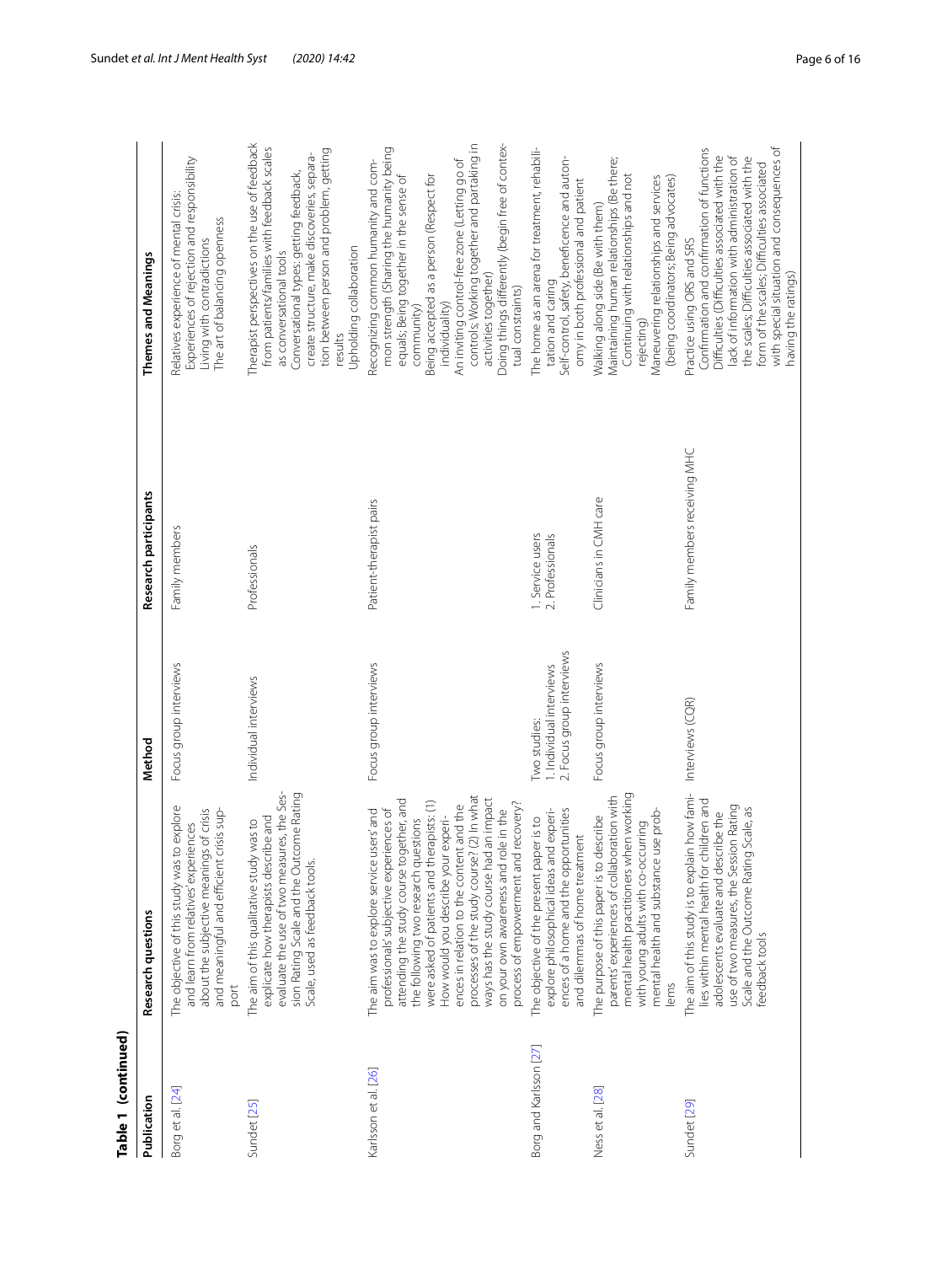| Table 1 (continued)   |                                                                                                                                                                                                                                                                                                                                   |                                                           |                                                           |                                                                                                                                                                                                                |
|-----------------------|-----------------------------------------------------------------------------------------------------------------------------------------------------------------------------------------------------------------------------------------------------------------------------------------------------------------------------------|-----------------------------------------------------------|-----------------------------------------------------------|----------------------------------------------------------------------------------------------------------------------------------------------------------------------------------------------------------------|
| Publication           | Research questions                                                                                                                                                                                                                                                                                                                | Method                                                    | Research participants                                     | Themes and Meanings                                                                                                                                                                                            |
| Ness et al. [30]      | mental health practitioners around young<br>adults struggling with co-occurring men-<br>parents' experiences of collaboration with<br>tal health and substance use problems<br>The purpose of this paper is to describe                                                                                                           | Focus group interviews                                    | Family members/significant others of<br>young adult users | Negotiating partnerships (Being appropriately<br>Incomprehensive services (Helping to under-<br>involved through negotiated involvement)<br>stand the dynamics of services)<br>Being the users' advocates      |
| Sundet et al. [31]    | Drawing from experiences of a family-based<br>practice the article seeks to give in-depth<br>within collaborative practice that is built<br>specification of processes embedded<br>around turntaking                                                                                                                              | Clinical encounters                                       | Family therapy session                                    | Negotiating for common goals (Being aware<br>standings of one another; Moving with the<br>of one's own goals and expanding under-<br>Putting differences to work (Moving along)<br>differences)<br>Turn-taking |
| Soggiu and Biong [32] | The purpose of the study was to investigate<br>experiences with overdoses and overdose<br>deaths of clients with an opiate domi-<br>of social<br>workers with overdoses and overdose<br>How do social workers describe their<br>deaths. The research question was:<br>and describe the experiences<br>nated misuse of injections. | Focus group interviews<br>Individual interviews           | Professionals                                             | Life is not lived within the health care system<br>Experiences of working with overdoses and<br>Difficulties in planning the work<br>What the clients needed<br>death from overdoses                           |
| Ness et al. [33]      | describe the experiences of young adults<br>substance use problems perspectives on<br>collaborative practices with practitioners.<br>with co-occurring mental health and<br>The aim of this article is to explore and                                                                                                             | Individual interviews                                     | Young adult service users                                 | Someone to sort issues out with<br>Don't fix me or judge me<br>Not giving up<br>Practical help                                                                                                                 |
| Sundet [34]           | as feedback tools, with the aim of explicat-<br>understand their work with feedback from<br>for children and adolescents has come to<br>the use of two measures, the Session Rat-<br>ing Scale and the Outcome Rating Scale,<br>The chapter summarizes experiences with<br>ing how a family team in mental health<br>the families | Summery of empirical findings<br>and clinical experiences | Family members receiving MHC<br>Professionals             | Service users at the core of therapeutic work<br>To be both client-directed and outcome-<br>To follow the client and be challenged by<br>ORS and SRS as conversational tools<br>informed<br>data               |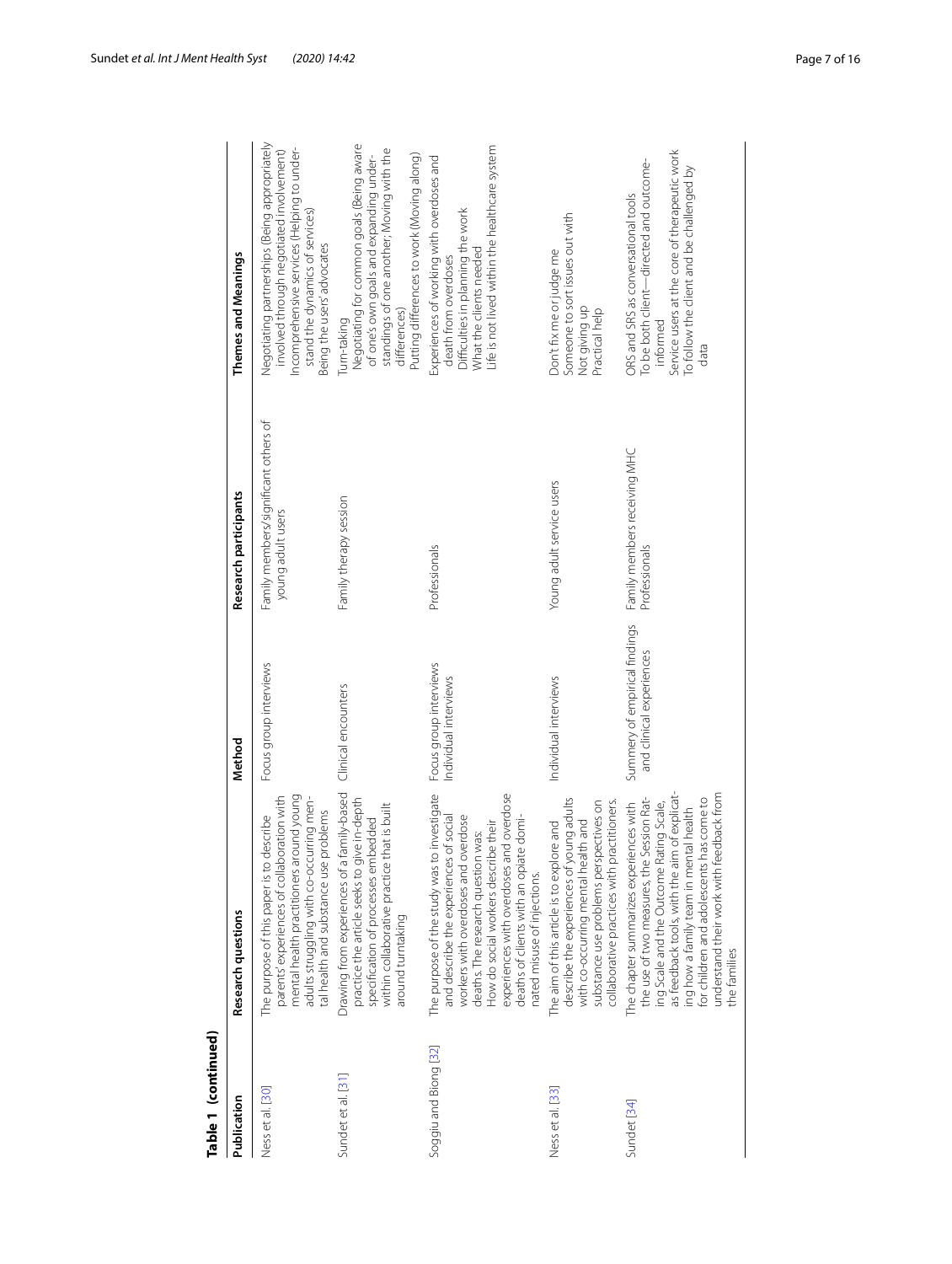#### <span id="page-7-0"></span>**Table 2 Meta-themes for collaborative practice**

| <b>Processes of collaboration</b> | Meta-themes                                        | <b>Major meanings</b>                                                          |
|-----------------------------------|----------------------------------------------------|--------------------------------------------------------------------------------|
| Interactive-dialogic processes    | Maintaining human relationship                     | Establishing social connectedness                                              |
|                                   | Walking alongside                                  | Being a companion with equal footing                                           |
|                                   | Information sharing                                | Working with what is present                                                   |
|                                   | Seizing the present moment                         | Offering information with the other openly                                     |
|                                   | Taking the perspective of the other                | Opening up for and accepting differences                                       |
|                                   | Aligning and scaffolding                           | Fitting together the strengths and weaknesses of oneself and the other         |
| Negotiated-participatory          | Feedback-informing process                         | Using feedback for information sharing and negotiation                         |
| engagement processes              | Putting differences to work                        | Accepting the differences and putting those differences to work constructively |
|                                   | Negotiated partnering                              | Working out what to share and how to share the work                            |
|                                   | Accommodating user participation                   | Promoting and enhancing user participation                                     |
|                                   | Addressing the tension between<br>help and control | Mediating the tension                                                          |
| Negotiated-supportive processes   | Helping in context                                 | Helping that is specific to situations                                         |
|                                   | Coordinating                                       | Coordinating services and resources                                            |
|                                   | Pulling together                                   | Forging together for social participation                                      |
|                                   | Advocating                                         | Campaigning for users                                                          |
|                                   | Availing                                           | Making clear regarding what, how, and when of available help                   |

#### **Interactive-dialogic processes**

Interactive-dialogic processes encompass those strategies and modes of connecting among participants through discursive/dialogic modes as well as corporeally and socially oriented modes of interaction as persons with social roles in specifc contexts—which in this work, the context is the clinical encounter. Clinical encounters between the user and the professional involve spending time together talking and interacting for the primary purpose of supporting the person in the path of recovery, taking place not only at clinical service settings but also at other non-service settings such as homes, work settings, or casual environments. Interactive-dialogic processes in clinical encounters involve building relationships and getting to know one another in order to arrive at mutual understandings especially in the context of collaborative practice. From our work, six meta-themes as the collaborative strategies of interactive-dialogic processes are extracted which are: (a) maintaining human relationship, (b) walking alongside, (c) information sharing, (d) seizing the present moment, (e) taking the perspective of the other, and (f) aligning and scafolding.

#### **Maintaining human relationship**

Maintaining human relationship is the theme that is critical especially in MHSA practice because the user/professional relationships tend to be long-term and continuing. This theme consists of three tenets: (a) clinical encounters are relationship-building which often continue over time [[28](#page-15-23)], (b) service user–professional relationships are based on the shared, common essences as humans as opposed to being "us" diferent from "them" [[26\]](#page-15-21), and (c) human relationships are maintained and thrive when participants recognize and accept the humanity having the same essences and uphold each other's personal resources and experiences as valuable, especially when professionals acknowledge users or families to have valuable contributions to make with their experiences and resources [\[30\]](#page-15-25). Recognizing common humanity and common strength by participants are the essential features of collaborative relationships and equality in the processes of MHSA therapy [[26\]](#page-15-21). Maintaining human relationships in the user/professional relationships implied the commitments for continuing support for service users' involvement in the clinical process and valuing of service users' uniqueness, strengths, and possibilities by professionals. It is accomplished through an openness for discussions and unconstrained negotiations. To have a positive and helpful relationship in MHSA care depends on that both users and professionals mutually see and experience each other as persons as the primary condition.

#### **Walking alongside**

Walking alongside refers to interactions that put participants in a same course of progression through establishing a partnership of negotiated dialogues toward a mutually agreed upon destination and direction  $[28]$  $[28]$ . The professionals must respect the integrity and uniqueness of the service user by following and laying aside the professional's beliefs and preferences. The dialogues involve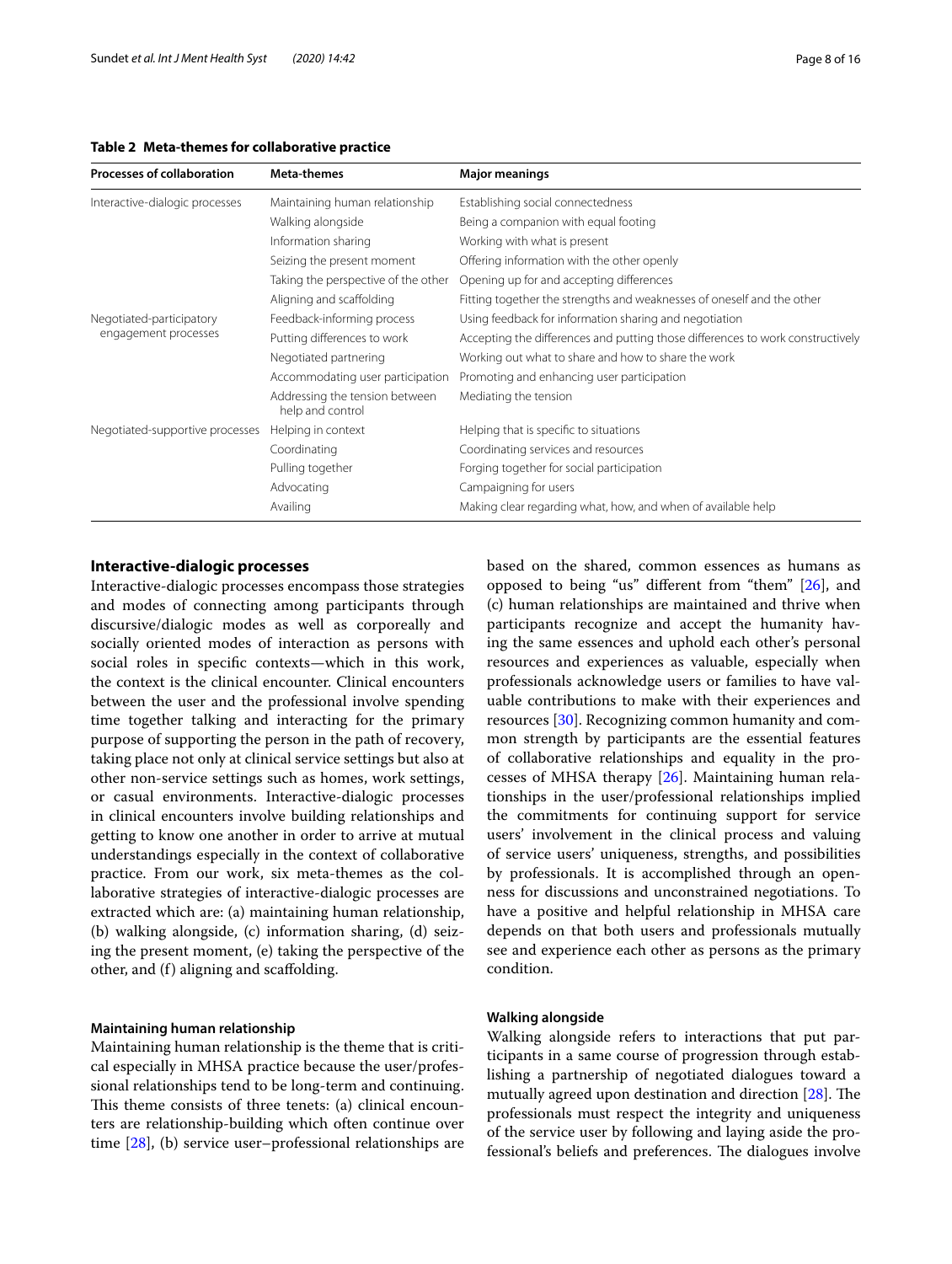taking the situations, hopes, and dreams of the person as the starting points. Walking alongside implies establishing a good relationship by not taking over the life of the person, and being fexible in responding to her/his needs [\[17,](#page-15-12) [28\]](#page-15-23). Walking alongside is also expressed as the theme of "Don't fx me or judge me" by young adult users [\[33](#page-15-28)]. Walking alongside as a form of collaboration is also evident in working with families with children or adolescents in their MHSA care [\[22](#page-15-17)]. Walking alongside also means the availability of quick help in crisis including giving help outside the office hours or at places other than the standard therapeutic settings [[30](#page-15-25)]. Overall, walking alongside is about elevating the position of the persons, families, and networks to be on par with the professionals, getting away from the power diferentials between users and professionals. The users and sometimes their family members will have possible blueprints for the courses of living pertaining to mental health problems, and the professional is a knowing companion who can point out guideposts to the users and family members as they walk alongside on the path to recovery. This means that professionals need to be fexible in how to accommodate individual diferences.

#### **Information sharing**

Information sharing with users has become the major requirement in the consumer-oriented movement in healthcare and in promoting person-centered care. In this sense, information sharing is the frst step in collaborative practice as well since the collaborative practice has to involve informed participants. However, in our studies, users and their families voiced their concerns for not getting the information needed from professionals and other service providers in their clinical/service encounters. Information about the ways services are provided or regarding the complexity in the healthcare system as well as regarding how to navigate in getting needed help seemed not to have been given sufficiently to service users or their families [\[24,](#page-15-19) [30\]](#page-15-25). In addition, family caregivers sometimes experienced being rejected or ignored of their needs for information, forcing them to take over additional responsibilities. Professionals also experienced a lack of access to the information within and between services as well [[32\]](#page-15-27).

#### **Seizing the present moment**

Seizing the present moment refers to seeing the importance of what is happening on the spot and taking that importance to move forward in interaction, even if that means going away from the planned course of progression. In general, clinical discourses between users and professionals begin and progress in a somewhat routinized, generalized fashion. However, each encounter and its discourse take on a unique stream as the process of turn-taking takes place, and there are moments open for grabbing to get attention. Critical elements of seizing the moments are spontaneity, unexpectedness, and informal and off-the-course happenings [\[23](#page-15-18)]. Although possibly challenging, the spontaneity gave opportunities and possibilities for building collaboration and relationships. Part of this was adjusting oneself to the situation and needs of the users. Spontaneity in grasping what is present at a given moment such as the pleasure of managing small tasks of everyday life as a cue to move toward recovery and change seemed valuable even if such a cue may lead to a detour  $[20]$  $[20]$  $[20]$ . This means that recovery should not be viewed as a planned, rational, and stepwise process, that is, it is the capturing the essences of the present moment in everyday life situations and to take them as the pivot to move forward with the collaborative work.

#### **Taking the perspective of the other**

"Taking the perspective of the other" is oriented to the mutual understanding that involves seeing the self as the other sees and seeing the world or the matters of the world as the other sees. Although the term, 'the other', can be the generalized other or a specifc other, in relationships between the user and the professional it is the specifc other of the relationship of whose perspective is taken. Ness et al. [[30\]](#page-15-25) state that good collaboration with parents is built with the parents seeing the professionals as a resource and having openness for discussions and negotiations with them. Sundet [[22\]](#page-15-17) found that both therapists and families underline what one of the therapists referred to as "getting a taste of it." In this sense, "taking the perspective of the other" is not only rationally seeing and understanding but actually responding where one`s emotions can be seen and experienced as something similar to what the other is experiencing. Concepts like "resonance" and emotional transport are part of this theme that could enhance collaboration.

#### **Aligning and scafolding**

The theme of "aligning and scaffolding" refers to the movements of participants in relationships toward each other in order to be on the same footing as a process of adjustment. Aligning is the movement of professionals to be in line with users, while scafolding is the movement for users to gain better and deeper insights into issues with the support of professionals' knowledge and experiences, which usually brings users closer towards the professionals' standpoints. Both are processes aimed at mutual understanding and for establishing a unifed stand for supporting persons in their journey in recovery.

In the process of walking alongside, aligning responses and questions from professionals to users lead the users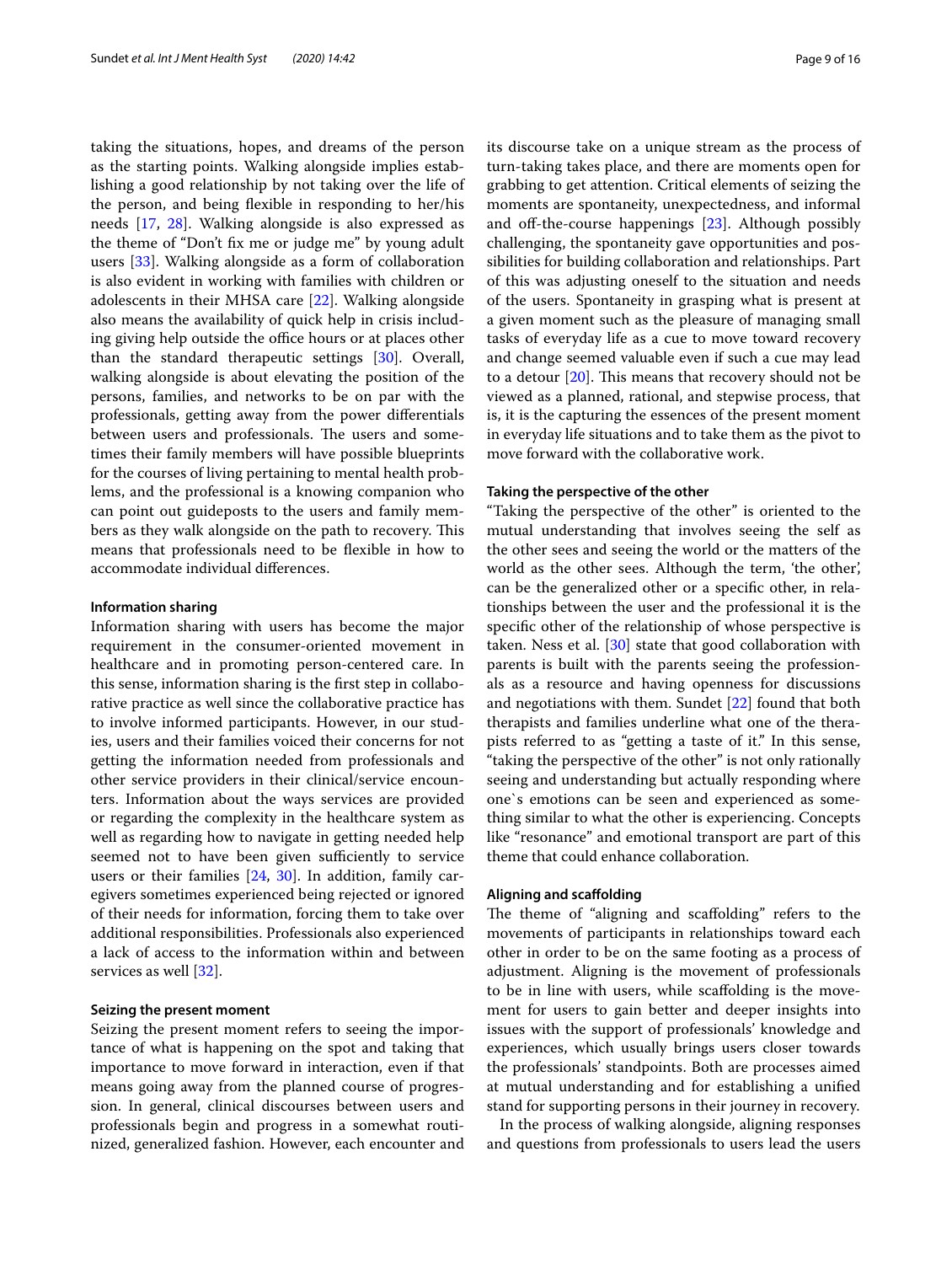to their own clarifcation of meanings [\[28\]](#page-15-23). Professionals' alignment and adjustment to users or their families to their needs by slowing down, repeating, or asking questions in diferent ways seemed critical in applying the routine Outcome Monitoring, especially when they were stuck without progressing further or when there are ruptures in the therapeutic relationships [\[25,](#page-15-20) [29](#page-15-24)]. Implicit in such situations of no-progress or rupture in therapeutic relationships is that they stem from diferences between users' goals, needs, preferences and perspectives and those of professionals, which have not been reconciled, rather than from having wrong ideas or faulty techniques. Although tailoring practices to persons imply that their preferences, perspectives, needs, and ideas are the base for the tailoring, the situations are not necessarily, such that these are given explicit and verbal formulations by users. This means that part of the professional's task is to help the user to make these explicit. Scafolding having its orientation in the sociocultural theory of learning involves the dialogical, interactive process of support and guidance through which the person discovers new knowledge and understanding. The person through questions and responses with the professional moves incrementally and progressively from what he or she knows and is familiar with to discover new possibilities, ideas, perspectives, and preferences. Through scaffolding ofered by the professional, the user is able to move gradually into new understandings and insights, new knowledge, and new formulations or to be able to clarify what the user means. Service user/professional dialogues of asking questions, getting answers and feedback, and having opportunities for reformulating ideas and understandings were helpful and useful to service users in gaining new understandings or clarifying meanings [[22,](#page-15-17) [28\]](#page-15-23).

#### **Negotiated-participatory engagement processes**

Negotiated-participatory engagement encompasses the processes for collaboration that involve 'doing things together' in order to accomplish the work of recovery and of remaining as healthy as possible for the person. It refers to active sharing and negotiated involvement of participants in the work of shared decision-making, goal setting, planning, and actions for recovery. The foundation for negotiated-participatory engagement is the mutual understanding that results from various interactive-dialogic processes in clinical encounters between users and professionals. The core facet of negotiated-participatory engagement processes is "shared decision-making" that involves negotiating, coming to an agreement regarding responsibilities, and fnding the basis for complementarity in contributing to the work of recovery and getting/staying well. Shared decision-making addresses what the nature of problems is, what types and courses of collaborative plans should be followed, who should be involved in such collaborative plans and in what ways diferent people would contribute to this work, and what sorts of resources should be tapped for application in specifc situations. In our work, we extracted fve meta-themes for this category of negotiated-participatory engagement, which are: (a) feedback-informing process, (b) putting diferences to work, (c) negotiated partnering, (d) accommodating user participation, and (e) addressing the tension between help and control.

#### **Feedback-informing process**

The feedback-informing process involves engaging the service user and the professional to join discussions of clients' views of their own outcomes as the pivot for moving forward with treatment plans and intervention. It has evolved from the process developed in the Outcome Monitoring Feedback Systems (OMFS) that were developed to provide professionals the knowledge of outcomes as perceived by users in order to infuence the ways professionals carry out therapies in mental health care especially in following users on a continuing basis. The formal process of joint feedback informed process, therefore, represents the "*active sharing involvement"* as a way to attain collaboration in therapeutic interactions.

Sundet [[22,](#page-15-17) [25](#page-15-20), [29](#page-15-24)] found that the feedback-informing process resulted in better collaboration between users/ families and professionals and better outcomes. The userfeedback tools did not simply give information but were used more generally as conversational tools. The tools did not give answers but provided the base for questions and conversations regarding collaborating as well as about other themes that were important to the users/families. These conversations help to verbalize the unsaid and to make shared decisions on what works and how to move on [\[25](#page-15-20), [29](#page-15-24)]. These tools give opportunities for users to bring matters of their lives as they prefer and want to the forefront of discussions, giving the professionals to understand and respect the persons' preferences. As conversational tools that elicit questions, they also represent strong imperatives to respect the users' answers and to follow users' preferences and choices.

#### **Putting diferences to work**

Putting diferences to work refers to using diferences that exist between the service user and professional in terms of perspectives, goals, and approaches as advantages in moving forward with clinical plans. This implies valuing the diferences, that is, diferences in understanding, perspectives, ideas, practices, goals, etc., which leads to a negotiated division of labor  $[31]$  $[31]$  $[31]$ . This is accomplished through two forms of conversation identifed as dialectical and dialogical by Sennet  $[37]$  $[37]$ . The dialectic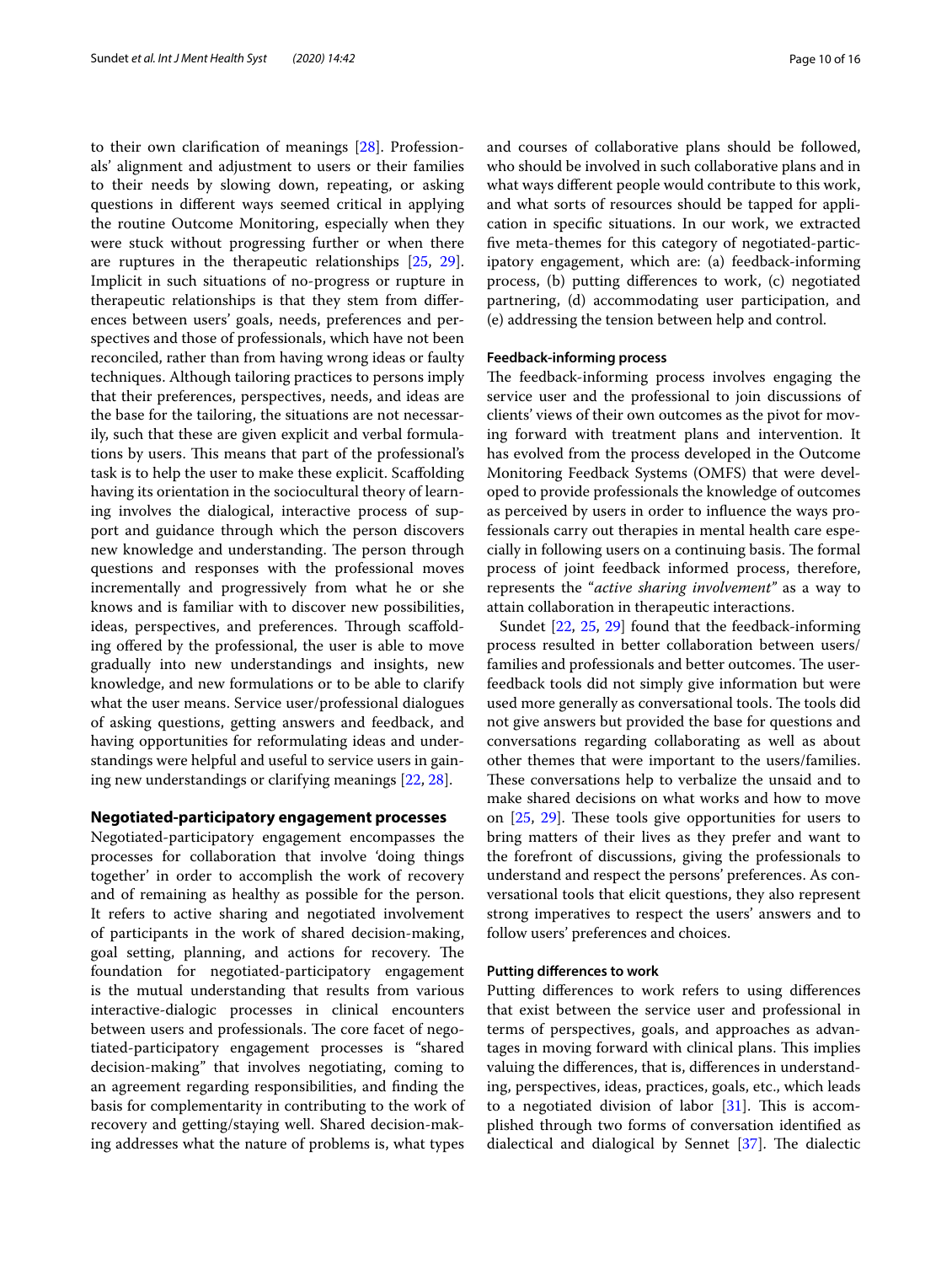refers to conversations that through diferences (thesis and antithesis) lead to something new that all parties can agree upon (synthesis). In the dialogic form there is no such closure, but an increased realization and acceptance that the participants have diferent ideas, perspectives and actions, and that in the collaborative work these tensions generated by the diferences are retained, allowing people to work together within these diferences and tensional relationships. Karlsson et al. [[26](#page-15-21)] in the study of participating in a course for empowerment and recovery by user–professional pairs found that getting to know and appreciate the diferences in meanings and perspectives of their partners were viewed important in building their relationships and working together within their relationships.

#### **Negotiated partnering**

Negotiated partnering refers to doing things together with clear understandings about diferent contributions to be made by persons involved in the work through negotiations. The concept of negotiated partnering involved the professionals' acknowledgment of the value of resources held by persons and their families and putting such resources into use through negotiation. This was most evident in situations involving adult-children and youth as users in which parents with in-depth knowledge about their children had the desire for involvement in the care and at the same time felt constrained by the understanding to let them live their own lives or by professionals' objections for their involvement [\[30\]](#page-15-25). In such cases, the negotiated partnering among the user, the parents, and the professionals was a key as their involvement in the therapeutic process required complementarity and harmony. Professionals are the key players in establishing negotiated partnering that works well toward reaching the persons' goals. Professionals being in a position of leadership in negotiated partnering have to consider both users and family members as resources and need to be open and fexible for discussions and negotiations with understandings about the perspectives of users and family members in order to make family support as positive as possible [[21\]](#page-15-16). Negotiations among all participants in the situations of clinical services regarding diferent understandings about the meanings of MHSA problems and situations as well as about diferent contributions required of various participants were critical in progressing through the clinical process [[19\]](#page-15-14). In negotiated partnering, it is critical that all participants (i.e., users and professionals in this context) are seen as equals, but at the same time that the professionals need to uphold the users' preferences in partnerships as the primary orientation. Negotiations will always need to be carried out with the preferences for the perspectives and aims of the user.

#### **Accommodating user-participation**

The user's participation is the foundation of any collaborative endeavor. User-participation encompasses the person being engaged in every aspect of the clinical, therapeutic process especially participating in all activities within it. User-participation means the person's active involvement in actions as an engaged participant. However, professionals need to be active in promoting and accommodating user-participation to occur in clinical encounters. As the user-participation and user-knowledge are the legitimate base of actions, one simple way for accommodating user participation in collaborative work is a "guideline" reported by Sundet [[34](#page-15-29)] for securing the position of the service user perspectives and participation. This states "... when a disagreement on how to proceed with the therapeutic work arises between service users and therapists, a process that gives priority to the service users' perspectives, ideas, and preferences is set up [\[34,](#page-15-29) p. 126]. Accommodating user-participation is about giving space, voice, and determination to the person's perspectives, understandings and preferences of action. Furthermore, it entails giving the possibility for self-directed realization of ordinary life as a citizen so that the person is able to participate in actions for recovery willingly, fully, and without constraints from the professionals.

#### **Addressing the tension between help and control**

Professionals' support of users has to address the tensions that are created by "helping" that can be latently confgured by power and control. There is a fine breaking point between being helped and being controlled. In being helped one also shows one's dependence on the other, creating the situation of the possibility of control. Attaining the balance between help and control was shown in a study of the program for therapist–user pairs through the application of a "control-free zone" through which the participants were able to let go of controls, work together for a goal, and participate in activities together [\[26](#page-15-21)]. With the emphasis on creating a safe and supportive environment, the participants were able to share thoughts and feelings without constraints. As this was done in a mutual manner between therapists and users, this supported the therapists in letting go of control that is usually embedded in the traditional manners of being a therapist. Doing things together as equals added something positive to the conversations. Using professional knowledge in service provision, therefore, has to be contextualized for individual users with the perspective of multiplicity in meanings and approaches  $[22]$  $[22]$  $[22]$ . This theme points to the need for recognition of the tension and for fnding ways to reconcile the tension in both users and professionals in order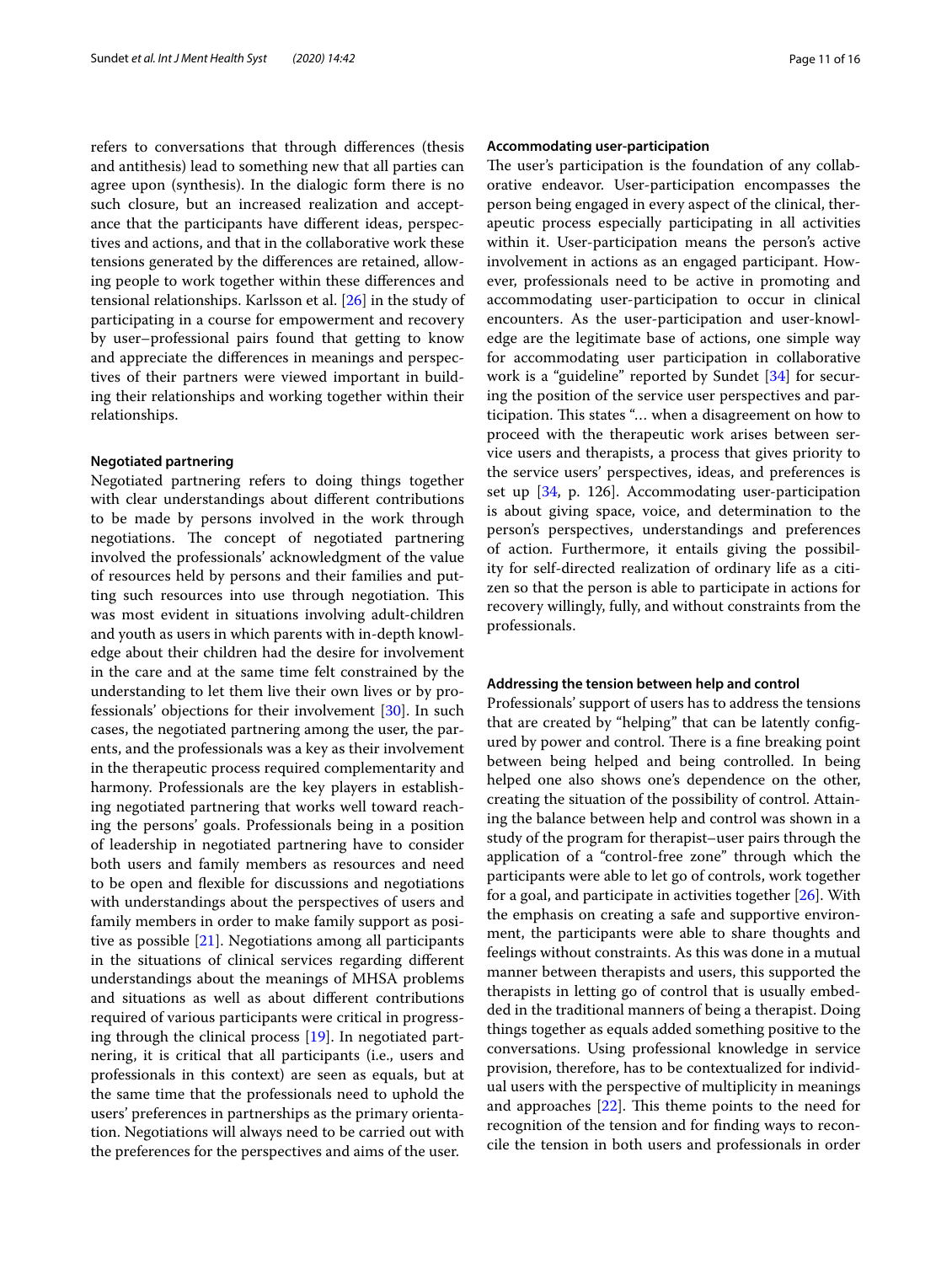to proceed with service provision rather than being stuck in the tugging war for power and control.

#### **Negotiated-supportive processes**

Supportive processes as a type of collaborative strategy are rooted in the professionals' understanding and appreciation of the user's needs, goals, and wants in everyday lives as well as of the user's difficulties in dealing with the healthcare system, the community, and the society. The processes encompass strategies to support users to attain and maintain active and meaningful lives in being "the users" of MHSA care. This includes professionals" ways of helping and supporting users to manage and navigate through the mazes, complexities, and difficulties encountered within healthcare systems and social settings of everyday lives. Supportive processes are based on negotiation and alliance between the service user and the professional, and are collaborative as they are oriented to "helping" users from the users' perspectives, not determined by the professionals as the authority of what is needed by users. Support is framed by the users' goals, needs, and wants in the context of their recovery and of their lives. Supportive processes in the context of collaborative practice require the involvement of the users and the professionals in a concerted effort to bring about personally and socially active and meaningful lives for the users. We synthesized the themes identifed in the studies and elaborated on these themes by re-reading the empirical material extracting fve meta-themes: (a) helping in context, (b) coordinating, (c) pulling together, (d) advocating, and (e) availing.

#### **Helping in context**

Helping in context refers to clinical engagements between the user and the professional that are circumscribed by both the user's everyday living and recovery in the community and social environments, and by the context of clinical services. Professionals having the perspective of supporting person-in-context are essential in the recovery-oriented practice [[21\]](#page-15-16), and Borg et al. [\[18\]](#page-15-13) found that recovery-oriented mental health work needed to attend to power, unemployment, substandard living conditions and homelessness which are contextual issues impinging on users' recovery. For example, having a home as a secure base did come out as a necessary condition for recovery. Helping in context means both the professional participating in the realization of a satisfying contextual condition for recovery and providing support in the context of the person's everyday life. Borg and Karlsson [[27](#page-15-22)] showed how working together with the user in her/his home both increases the experience of safety for the user and the possibilities for the professional to get to know the user and her/his life situation better. Working in the

user's home makes completely diferent demands on professionals with a diferent dynamics of power and control, requiring the service that assures autonomy for the user.

Helping in context is oriented to supporting users as they adopt four approaches in living everyday life critical for recovery. These four approaches are: (a) having a normal life characterized by living around ordinary people and doing ordinary things of daily living, (b) doing the things of living in spite of the challenges posed by MHSA problems, (c) having the material conditions of life for comfortable and favorable living or developing coping strategies to handle difficulties arising in social situations, and (d) being good to oneself by engaging in activities and situation that created good feelings and satisfaction [[20\]](#page-15-15).

#### **Coordinating**

This theme of coordinating is oriented to supporting users as they encounter the complexities in the healthcare processes and systems. Users of the MHSA services have to navigate through a network of a complex service system, to interact with various healthcare personnel, and to deal with various choices that address diferent aspects of their needs. One of the critical issues with which the professionals were concerned was the service users' needs for help in navigating through the bureaucracy of the health care system [\[28\]](#page-15-23). Professionals were often engaged in coordinating for users as users found the dynamics of the healthcare system incomprehensible, and needed the professional providers' insider-knowledge. Coordinating involved helping users to understand the dynamics of services and to have access to various available resources as the parents of young adult users found the system incomprehensible [\[30\]](#page-15-25). Parents found it difficult to understand who the right persons were and how diferent services were organized for their children's mental health and substance abuse care. Coordinating involves both the willingness of professionals' engagement in "managing the care" in addition to "providing clinical services" and the users' acknowledgments for help in their navigation within the services and maneuvering the services and resources to their beneft.

#### **Pulling together**

Pulling together refers to forging together for enriching users' social life in relation to social participation, active employment, and securing satisfactory home situations. It was critical for professionals to provide support for users' efforts to function as citizens  $[20]$  and being in the community [\[38](#page-15-31)]. Having professionals' support and guidance in the users' efforts to continue or restore social participation was critical for their journey in recovery. Having the opportunities to partake in activities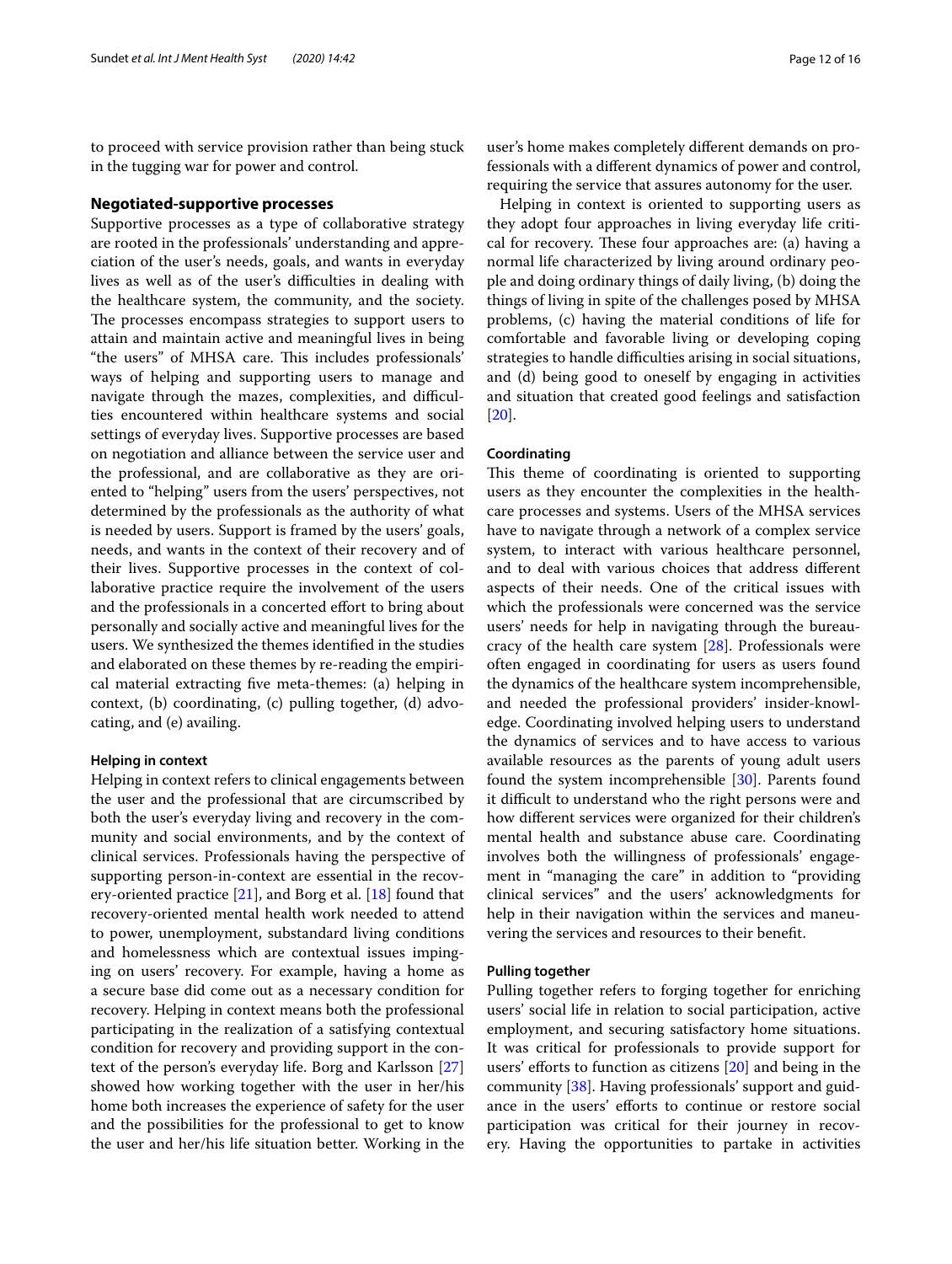together by professionals and users as a form of "working together" [[26\]](#page-15-21) helped the users to see the ways for social inclusion and building social identity. Professionals' facilitations to secure homes for users and for social participation were viewed as crucial for recovering from psychosis [\[18](#page-15-13)]. Pulling together for users' active social life meant for the professionals to function as social agents as well as to guide the users in fnding the best routes of being active social participants for themselves.

#### **Advocating**

Advocating is one of the key ways of supporting users in the healthcare system. Both from the perspectives of the professionals and of the users, advocating was viewed as critical for users' participation in the healthcare system. The users were viewed to need advocates in the professionals as the users and their families found it difficult or unable to navigate through the maze of the healthcare system [[28](#page-15-23)]. Users and their family members found it difficult to be their own advocates in seeking appropriate care and services, which pointed to the need for professionals to be advocates for them [[30](#page-15-25)]. Many families that had not been helped by prior treatments also had experienced violations and disparagement in these prior situations, mainly connected to "not being heard" by the professionals and not taken seriously concerning their preferences in the treatment [\[22](#page-15-17)]. An important part of the professionals` advocacy was to participate in rectifying these experiences, giving back dignity to the family by securing that they were listened to and taken seriously. For professionals being advocates means having an understanding and appreciation of users' and their families' needs, wants, and goals, and being able to articulate these to others in the healthcare system. Conversations between users and professionals for understanding the meanings and wishes are the key to appropriate, valuable advocacy that focuses on the person-in-need, avoiding the use of control and power by professionals in the guise of advocating for users.

#### **Availing**

Availing refers to the idea of the professionals "being there and being available" to people in terms of the users' perceptions of professionals' availability for them when needs arise and of the professionals' factual availability of being present in situations. Availability to provide needed help to users, sometimes even involving the bending or breaking rules and guidelines of what is expected of professionals, was viewed as important by both professionals and users [[17](#page-15-12)]. Availing also means for the professionals to be there as persons to be connected for the users as individuals [\[28\]](#page-15-23). Professionals just being there, that is, fnding the time to be there for the person was important in order for the person to have the feeling of safety [\[17](#page-15-12)]. Sundet [[22\]](#page-15-17) also found that "being present where people are" is viewed to be a critical component of helpful therapy. The theme of availing is based on the anticipated needs of users for help and service.

#### **Discussion**

The results of this meta-synthesis provide a set of key strategies applicable to user–professional collaboration in clinical encounters. These 16 meta-themes specifying strategies promotive of collaboration in three diferent process-types are oriented to (a) *mutual understanding and sharing,* (b) *negotiation, and* (c) *working together*, which are embedded in all meta-themes but are also primarily oriented in specifc meta-themes singularly.

The meta-themes of the interactive-dialogic processes are oriented primarily to *mutual understanding and sharing,* which are the foundational base for collaboration  $[13]$  $[13]$  $[13]$ . The six meta-themes of this type (maintaining human relationship, walking alongside, information sharing, seizing the present moment, taking the perspective of the other, and alignment and scafolding) point to strategies for professionals to achieve *mutual understanding* and *sharing*. These are based on the notions of how we understand humanity and personhood. At the base is the idea that humans are unique and, at the same time, share common features and essences. As Arendt states, on one side we are similar to others, on the other side we are diferent, in the sense that we are unique and irreplaceable  $[39]$  $[39]$  $[39]$ . This notion is also found to characterize therapeutic relationships [\[40](#page-15-33)] and helpful relationships [\[41\]](#page-15-34). Mutual understanding is also based on the acceptance and understanding of diferences and uniqueness as experienced by the other and taking the power of such diferences to an advantage. Such acceptance and understanding of diferences must then become the ways of seeing and experiencing from the position of the other (as in the strategy of taking the perspective of the other). One concept for this is mentalization [\[42](#page-15-35)], popularly formulated as the ability to see oneself from the outside and the other from the inside. It is about seeing the other as an intentional, emotional and rational being with one's unique point of view, emotional states and experiences. Dialogism is all about seeing, retaining and using the difference according to Bakhtin [\[43,](#page-15-36) [44](#page-15-37)]. Flexibility is required for this to occur. Flexibility is supported by and give content to a pluralistic orientation [[45,](#page-15-38) [46](#page-15-39)]. In addition, the idea of *sharing* involves the openness to exchanging information one holds with the other in order to be on the same foothold. *Sharing* requires an acceptance of the value of the alliance and the freedom from dominance by power and control. Valuing the lived experience of the person is one of the key ingredients for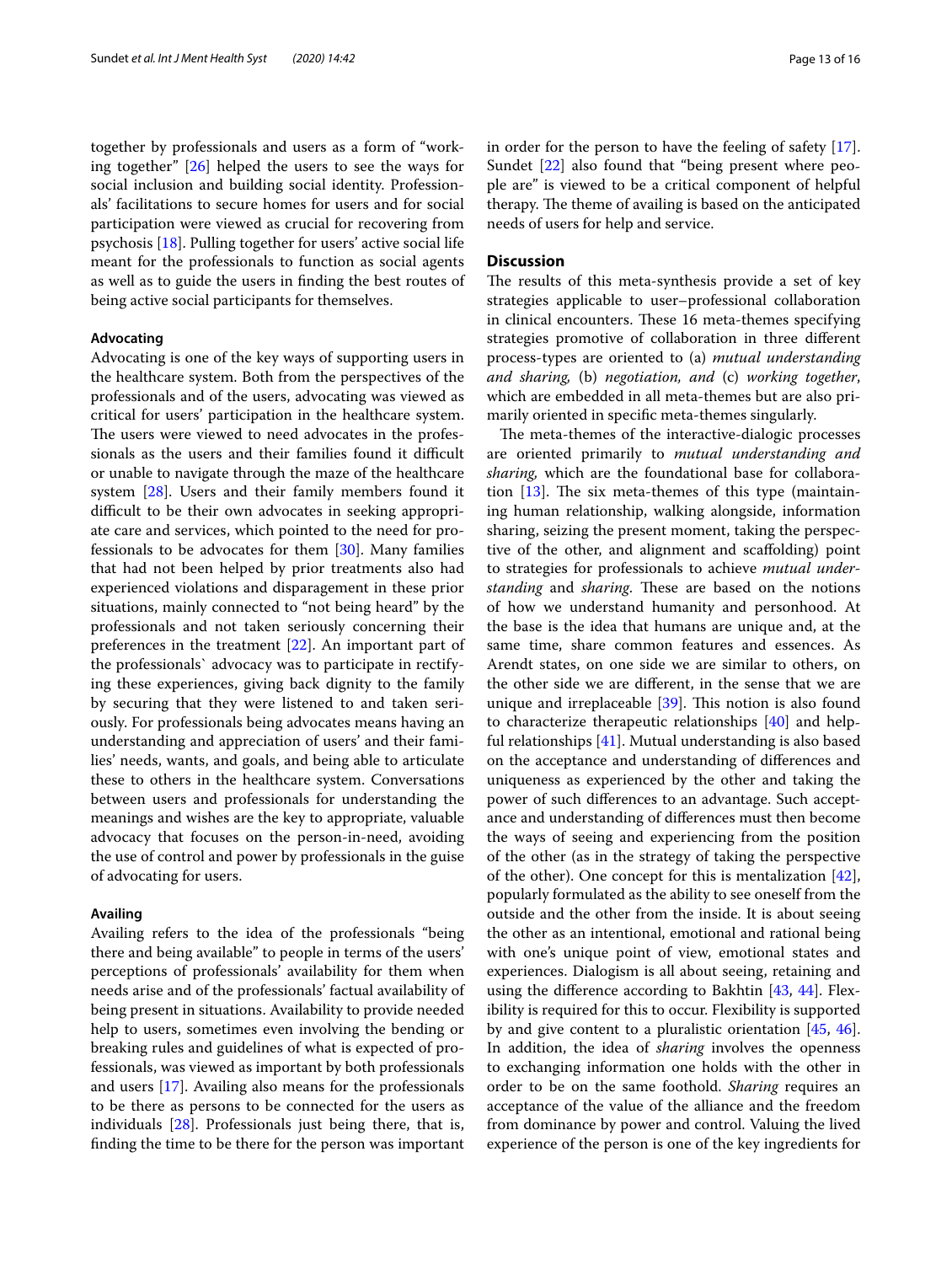*sharing* [[38\]](#page-15-31). The theme of seizing the moment refers to the adaptive, spontaneous way of dealing with unpredictability in situations by the user and the professional in a concerted approach  $[47]$  $[47]$ . On the other hand, the theme of alignment and scafolding refers to progressive ways of adjusting and aligning professionals with service users [[48,](#page-15-41) [49\]](#page-15-42) and of professionals' supports to move users toward greater independence  $[40, 50-53]$  $[40, 50-53]$  $[40, 50-53]$  $[40, 50-53]$ . The ideas of mutual understanding and sharing are embedded in Habermas' theory of communicative action in which reaching agreement for coordinated actions among two or more participants is possible only through rationally motivated eforts for mutual approval of the substance of dialogues  $[54, 55]$  $[54, 55]$  $[54, 55]$  $[54, 55]$ . This view makes the interactive, dialogic processes as the keystone for collaboration.

The orientations in *negotiation* and *working together* are in the meta-themes that point to two diferent ways professionals collaborate with service users, which include professionals *working together* with users as partners and as supporters with alliances established through negotiations. *Negotiation* and resulting alliance between the service user and the professional are the features embedded together with the orientation of *working together* in these two process-types*. Negotiation* is inherent as a pre-condition for "*working together"* in collaborative relationships because only through negotiations between participants to identify diferences and form alliances that it is possible to move forward in working together. Professionals apply the strategies of the negotiated participatory engagement processes for the partnership role of service users (feedback-informing process, putting differences to work, negotiated partnering, accommodating user participation, and addressing the tension between help and control) to participate in decision-making and planning, therapeutic work, and other clinical activities. On the other hand, professionals are supporters of the person's eforts in the work of recovery, well-being, and living well with the strategies identifed as the negotiatedsupportive processes (helping in context, coordinating, pulling together, advocating, and availing). *Working together* means collaborating in the work of recovery for users in concerted, team efforts taking into consideration of persons' needs and goals, users' uniqueness, and situational and contextual factors and needs. The feedback-informing process has the formal procedures for shared-decision making and helpful help to users that reflect persons' needs, goals, and preferences through the application of conversational tools  $[56]$  $[56]$  $[56]$ . The strategies in the meta-themes of putting diferences to work and negotiated partnering involve "dancing together" in order to move forward for achieving goals. It also refers to the work of de Shazer [[57\]](#page-15-48) who developed the concept of "do something diferent" task adopting Bateson's [[35\]](#page-15-10) definition of information as "different" that makes a diference. It simply involves doing something diferent rather than what one usually would do. Such diferent actions could be "diferent" in the sense of unusual, weird, or strange rather than just being alternatives to the usual. This involves the acceptance of "differentness" and the flexibility to accept and work with differences. The strategy of accommodating user participation directly make it favorable and possible for the person to participate in the work of getting well by applying such techniques as encouragement and positive feedback and also by making the person's knowledge and needs as the primary grounding for action [\[38](#page-15-31)]. Addressing the tension between help and control is critical in clinical encounters as power domination by professionals especially through micro-aggression was seen detrimental to attaining shared decision-making [[38\]](#page-15-31). In order for the person to participate responsibly, it is necessary to address the tension between help and control by balancing the need of users for self-determination and self-efficacy and the application of professional knowledge. The five metathemes extracted as the supportive process type (helping in context, coordinating, pulling together, advocating, and availing) are strategies for the supportive role of professionals to enhance collaboration. These strategies are based on professionals' understanding of users' needs, goals, and preferences, and promote users' engagement in working toward getting well and recovery less difficult and more positive.

The results of this meta-synthesis have pointed to three distinct process-types of strategies professionals can apply in user–professional collaboration. These processes having the central process of turn-taking as their core point to the interactive nature of the collaborative practice. Collaborative practice in terms of service users/ professional collaboration requires the professionals to engage in these processes to be applied as outcomeoriented strategies for service users' recovery, well-being and living well.

Although this meta-synthesis of the studies by one research group (the CMHSA-USN) has strengths in terms of its fndings being coherent and integral framed under the perspective of the research team, it also presents limitations because of the study's orientation to a specific perspective. The findings are limited to the way the data were analyzed in the original studies and this meta-synthesis under the interpretive perspective. It is possible that a more comprehensive, diversifed understanding could have been gained by a meta-synthesis of studies with various perspectives and analytic methods. However, the richness of the fndings in the study adds to our knowledge of collaborative strategies, which may not be universally applicable but provide in-depth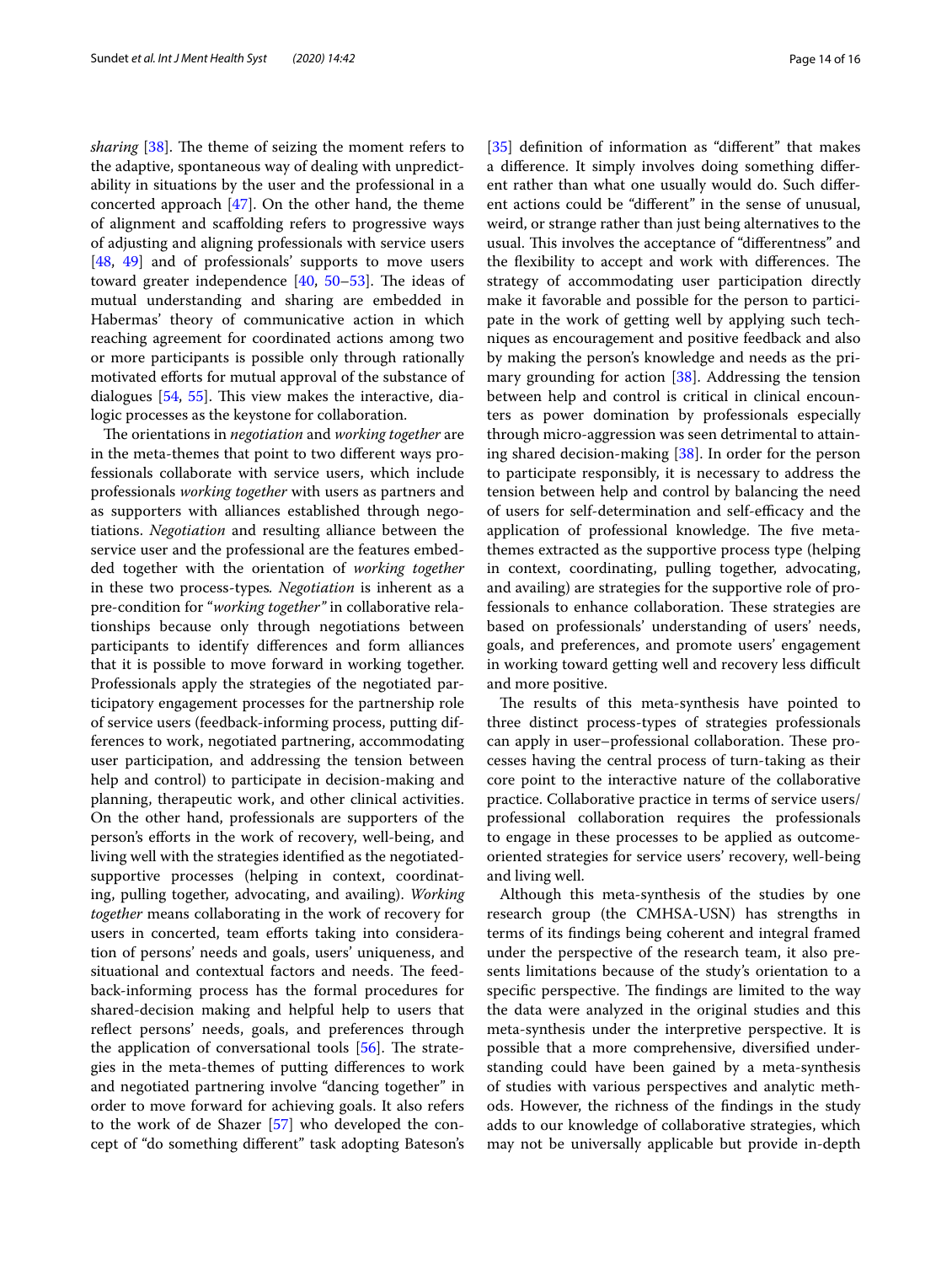understandings gained from the analysis taking into accounts the perspectives of research participants. A related limitation is in the generalizability of the fndings to other settings that are divergent from the context of the studies in this study, especially in terms of the types of MHSA service settings and of diferent societal and cultural protocols by which MHSA services are provided and user–professional relationships are shaped in diferent societies. Norway as the setting of this study is in general mono-cultural and mono-linguistic, and has a national (public) healthcare system. This means that the dynamics of user–professional relationships are shaped by this social context to some extent, and the fndings of the study may not have universal generalizability, especially in settings with multicultural characteristics that infuence various social and dialogical dynamics in user– professional relationships.

#### **Concluding remarks**

This meta-synthesis of collaborative processes found in community mental health practice shows that collaborative practice involves applying the processes of interactivedialogic type, negotiated-participatory engagement type, and negotiated-supportive type. These findings point to the possibility of developing a set of repertoires of practice for service users/professional collaboration, especially in community MHSA practice. Figure [1](#page-14-3) shows a schematic representation of the fndings for service user/professional collaborative practice with the focus on processes.

Turn-taking as the base for all strategies extracted in this study make the interactive nature of user–professional collaboration as the essential feature. The core of the clinical process in community mental health practice,

<span id="page-14-3"></span>

both in terms of singular clinical encounters and continuing clinical relationships, is oriented principally to the goal of addressing the user's MHSA problems successfully with recovery-orientation. User–professional collaboration is a critical aspect of this clinical process. Although the user– professional collaboration requires the full participation of both the person and the professional in this relational process, it is the responsibility of professionals to establish a safe context and shape this relationship to "be collaborative" by applying appropriate and skillful interactive strategies. The 16 strategies identified as the meta-themes of three process types with the orientations in mutual understanding, negotiation, and working together in this analysis can constitute the contents of the toolbox for collaborative practice in MHSA care.

#### **Abbreviations**

MHSA: Mental health and substance abuse; The CMHSA-USN: The Centre for Mental Health and Substance Abuse at University of Southeastern Norway; OMFS: The Outcome Monitoring Feedback Systems.

#### **Authors' contributions**

All authors of the study were involved in the analysis and in writing the manuscript. All authors read and approved the fnal manuscript.

#### **Funding**

No external funding supported this study.

#### **Availability of data and materials**

The data for this paper are those associated with the published articles identifed in the paper. No new data was generated for this study. The datasets analyzed in this study are available from the corresponding authors of the original papers listed in Table [1](#page-3-0) upon reasonable request.

#### **Ethical approval and consent to participate**

This paper is a meta-synthesis of published articles. The original articles used for this study specifed the ethical approvals and the consents to participate in the studies.

#### **Consent for publication** Not applicable.

#### **Competing interests**

The authors declare that they have no competing interests.

Received: 31 March 2020 Accepted: 1 June 2020 Published online: 09 June 2020

#### **References**

- <span id="page-14-0"></span>1. Health Canada. Interprofessional education for collaborative patient-centred practice. Health Canada. Health human resources strategy—Interprofessional education. 2004. [http://www.hcsc.gc.ca/hcs-sss/hhr-rhs/](http://www.hcsc.gc.ca/hcs-sss/hhr-rhs/straeg/interprof/accomp-9_e.html) [straeg/interprof/accomp-9\\_e.html](http://www.hcsc.gc.ca/hcs-sss/hhr-rhs/straeg/interprof/accomp-9_e.html). Assessed 20 Feb 2019.
- 2. World Health Organization (WHO). Framework for action on interprofessional education & collaborative practice. Geneva: WHO; 2010. [http://111.](http://111.who.int/hrh/resources/framework_action/en) [who.int/hrh/resources/framework\\_action/en.](http://111.who.int/hrh/resources/framework_action/en) Assessed 15 Aug 2019.
- <span id="page-14-1"></span>3. Meld. St. 47. Samhandlingsreformen Rett behandling – på rett sted – til rett tid. Oslo: Helse- og omsorgsdepartementet. 2008–2009.
- <span id="page-14-2"></span>4. UN Human Rights Council. Report of the Special Rapporteur on the right of everyone to the enjoyment of the highest attainable standard of physical and mental health, A/HRC/35/21. 2017. [https://www.refworld.org/docid](https://www.refworld.org/docid/593947e14.html) [/593947e14.html.](https://www.refworld.org/docid/593947e14.html) Accessed 15 Aug 2019.